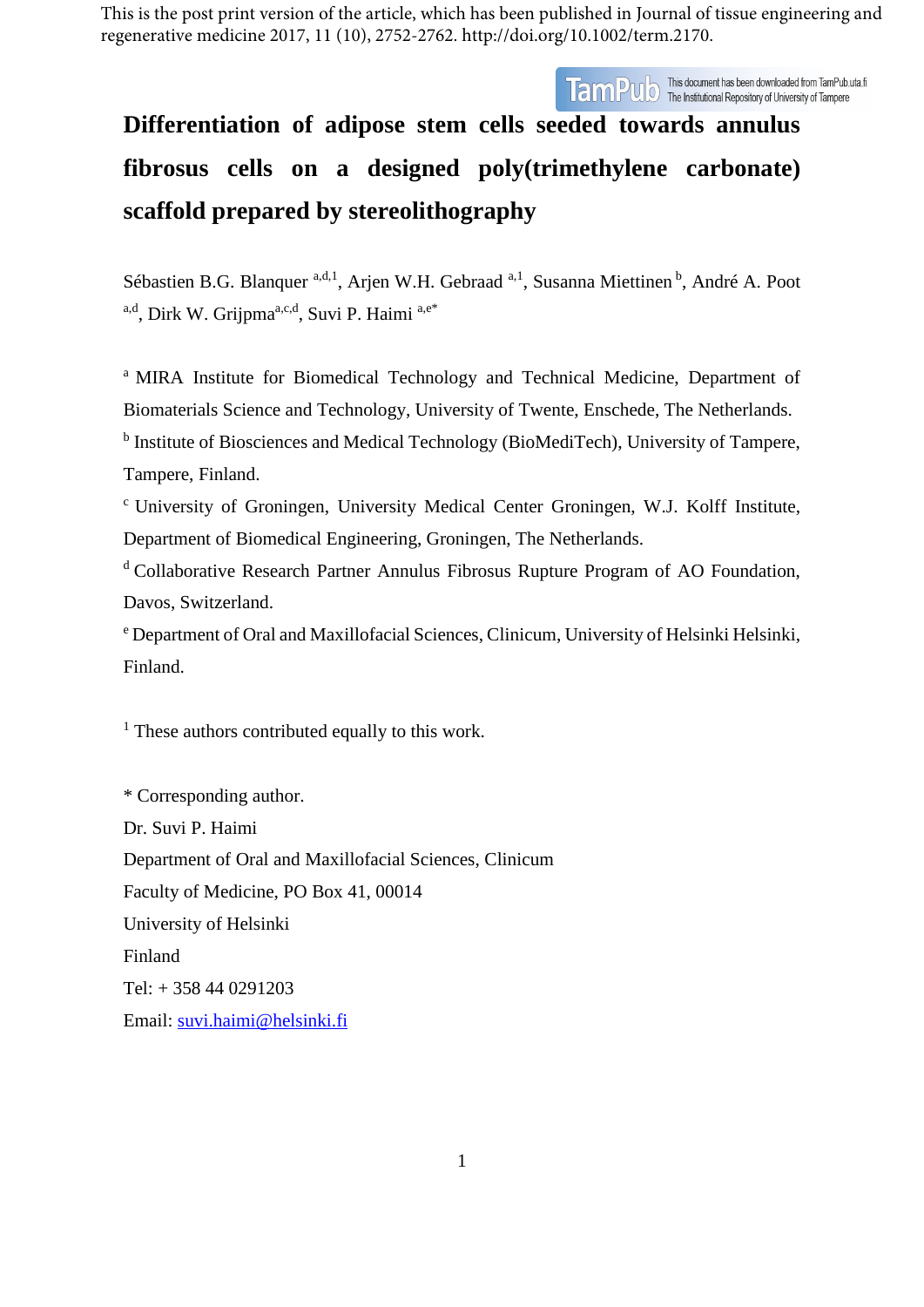# **1. Introduction**

The annulus fibrosus (AF) is a multi-lamellar fibrocartilaginous tissue which forms the outer layer of the intervertebral disc (IVD) and is subjected to high risk of degeneration due to its avascularity and low cellularity [\(Bibby](#page-17-0) *et al.* 2001). Degeneration of the IVD leads to tearing of the AF [\(Coppes](#page-18-0) *et al.* 1990). Already even minor injuries to the AF can lead to permanent disc damage [\(Fazzalari](#page-18-1) *et al.* 2001). The conventional treatments by drug administration [\(Blanquer](#page-17-1) *et al.* 2015) and/or the established surgical methods have shown serious drawbacks and limited success (Bao *et al.* [1996,](#page-17-2) [Disch](#page-18-2) *et al.* 2008). Therefore, new effective treatments are urgently needed. Tissue engineering of AF is a promising approach allowing immediate closure of the defect, restoring the biomechanical properties of the disc and simultaneously encouraging the repair of the ruptured tissue.

Several scaffold processing techniques with different types of biodegradable biomaterials have been suggested for AF tissue engineering [\(Guterl](#page-19-0) *et al.* 2013). Unfortunately, none of the current strategies have been able to reach the biomechanical properties of the native AF tissue and restore its function. A major challenge has been the reproduction of the complex multi-lamellar structure and the biomechanical cues of the native tissue (Figure 1 A and 1B) [\(Ebara](#page-18-3) *et al.* 1996, [Nerurkar](#page-20-0) *et al.* 2010), which are prerequisites for efficient cell differentiation and extracellular matrix (ECM) organization [\(Guterl](#page-19-0) *et al.* 2013). Therefore, a scaffold for AF regeneration must preferably induce the specific orientation and direction of the collagen bundles. An accurately-controlled 3D scaffold preparation method that is able to reproduce the complex organization and orientation of the pore characteristics of the damaged tissue, has not yet been reported. Stereolithography could be used to create these complex designs as it is known to be a most versatile 3D structure processing method, with the highest accuracy and precision [\(Melchels](#page-20-1) *et al.* 2010, [Skoog](#page-21-0) *et al.* 2014) of the additive manufacturing techniques.

In addition to the scaffold design and preparation challenge, a suitable cell source and efficient differentiation method need to be available for a successful cell therapy leading to functional AF matrix synthesis and disc regeneration. Although autologous AF cell transplantation therapies have encountered some success in animal models (Kuh *[et al.](#page-20-2)* [2009\)](#page-20-2), an alternative for clinical therapy is ineluctably required due to the limited availability and expansion capacity of autologous AF cells (Bron *et al.* [2009\)](#page-17-3). Bone marrow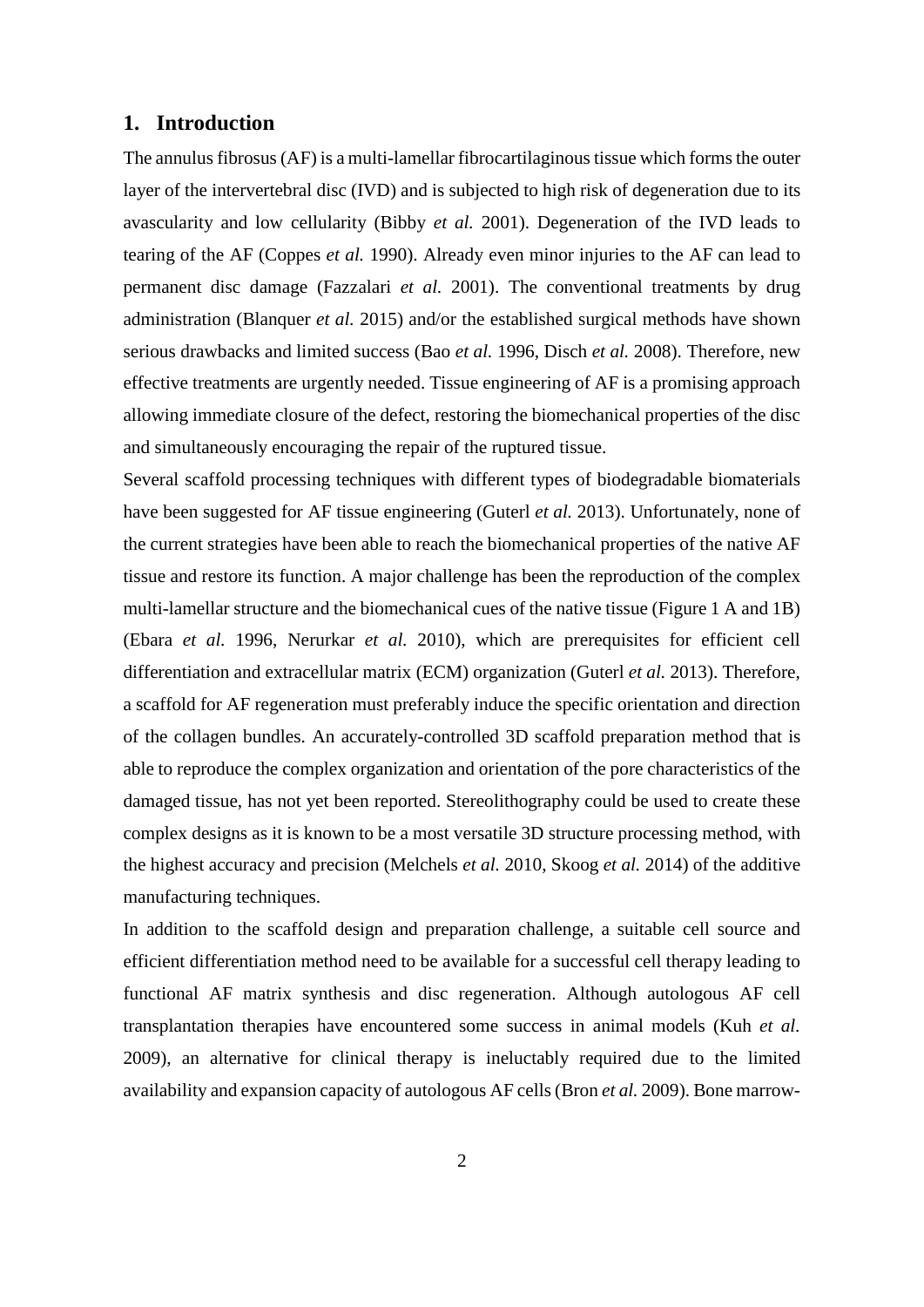derived mesenchymal stem cells (BMSCs) have been used for AF tissue engineering applications [\(Richardson](#page-21-1) *et al.* 2010, [Orozco](#page-21-2) *et al.* 2011). However, the use of these cells is also limited by the quantity that can be collected from the patient, and by the associated donor-site morbidity. The use of multipotent human adipose stem cells (hASCs) differentiated towards an AF phenotype could evade these problems as adipose tissue is an abundant and easily accessible cell source [\(Lindroos](#page-20-3) *et al.* 2011). Interestingly, recent studies have shown that isoforms of TGF-β can stimulate the differentiation of animal and human derived ASCs towards an AF phenotype [\(Tapp](#page-21-3) *et al.* 2008, [Gruber](#page-19-1) *et al.* 2010). However, a systematic comparison between the key isoforms of TGF-β, type 1 and 3, and their use in combination to efficiently differentiate hASCs towards an AF phenotype is lacking.

In this work we aim to establish an effective method to engineer AF tissue using novel AFmimetic designed scaffolds seeded with hASCs and differentiated *in vitro* under optimized culture conditions. This is the first study describing the preparation of a tissue engineering scaffold with a pore architecture representing the orientation of the collagen bundles of the AF tissue. Because both mechanical properties and the architecture of the scaffold play an important role in the biological response, we propose to use resins based on poly(trimethylene carbonate) (PTMC). This polymer is known for its biocompatibility and biodegradability [\(Zhang](#page-22-0) *et al.* 2006, [Vyner](#page-22-1) *et al.* 2014) but also for its rubber-like properties [\(Schuller-Ravoo](#page-21-4) *et al.* 2013). To allow effective hASC differentiation towards AF tissue, a new hASC differentiation strategy was established, based on optimization of seeding method and TGF-β1 and -3 isoform supplementation.

# **2. Materials and methods**

## **2.1 Scaffold fabrication and characterization**

The scaffolds were designed using 3D software (Rhinoceros 3D, McNeel Europe and K3dSurf v0.6.2).

The synthesis of PTMC oligomers ( $Mn = 5000$  g/mol) was carried out by ring-opening polymerization of 0.98 mol (100 g) trimethylene carbonate (1,3-dioxan-2-one; TMC, Foryou Medical, Huizhou City, China), initiated by 0.0196 mol (2.62 g) tri(hydroxymethyl)propane (TMP, Sigma-Aldrich, Munich, Germany) and catalyzed by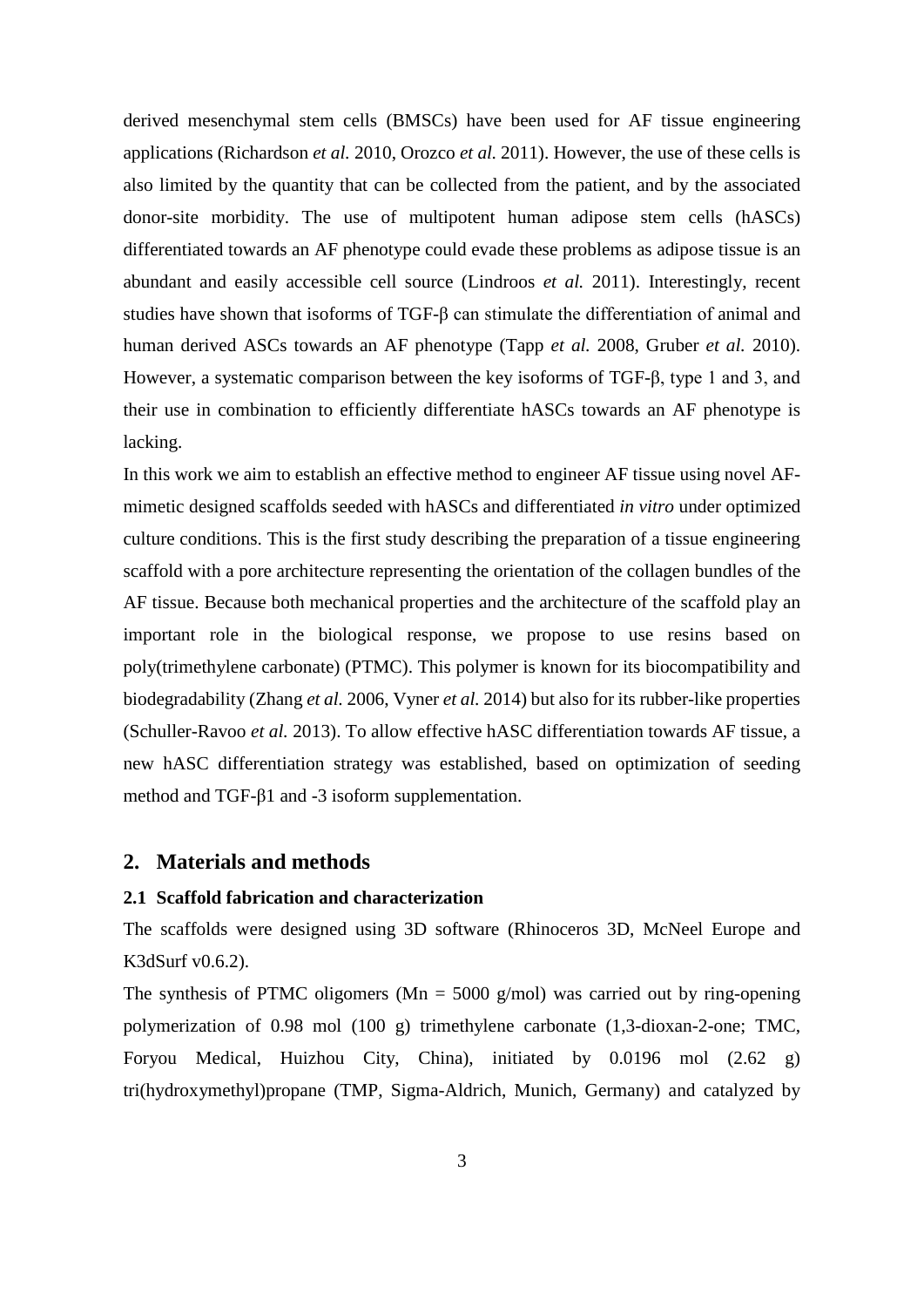0.05 wt% stannous octoate (tin 2-ethylhexanoate, SnOct2, Sigma-Aldrich) at a temperature around 130°C for 3 days under argon atmosphere. Subsequently, the oligomer was endfunctionalized with methacrylate groups using 0.18 mol (27 mL) of methacrylic anhydride in the presence of 0.18 mol (25 mL) of triethylamine in solution in dichloromethane (100 mL) (Sigma-Aldrich) at room temperature under argon atmosphere for 5 days.

Proton nuclear magnetic resonance (1H-NMR, 300 MHz) was used to determine the conversion rate and the number average molecular weight (Mn) of the macromer. The resin for stereolithography was prepared by dilution of the PTMC macromer in propylene carbonate (Sigma-Aldrich) to reach a viscosity of approximately 5-10 Pa.s. The resin further contained Lucirin TPO-L (5 wt% relative to the macromer) (BASF, Germany) as a photoinitiator and Orasol Orange dye (0.15 wt% relative to the macromer) (Ciba Speciality Chemicals, Switzerland) to control the penetration depth of the UV light. The scaffolds were built using a UV stereolithograph (EnvisionTech Perfactory, Germany) at a pixel resolution  $16x16 \mu m^2$  and a layer thickness of 100  $\mu$ m per layer. To reach this resolution with this resin composition, the illumination time per layer was 20 seconds with a light intensity of 180 mW/cm<sup>2</sup>. After extraction twice for 6 hours in acetone (Sigma-Aldrich), the scaffolds were washed with 70% ethanol (Sigma-Aldrich) for 6 more hours and dried until a constant weight was reached.

The mechanical properties of the scaffolds were measured by compression testing in the dry state using a material testing machine (Zwick Z020, Germany), equipped with a 500N load cell at a compression rate of 30% per minute to a maximum of 80% strain.

Scanning electron microscopy (SEM) (Philips XL30 ESEM-FEG, The Netherlands) was applied to visualize the porous structures. The specimens were sputter-coated with gold, and the apparatus was operated at a voltage of 3 kV.

# **2.2 Adipose stem cell isolation and characterization**

Human ASCs were isolated from 6 female donors (age 52±9) and expanded in maintenance medium (MM; Table 1) at  $37^{\circ}$ C and 5% carbon dioxide (CO<sub>2</sub>) as previously described [\(Kyllonen](#page-20-4) *et al.* 2013). The study was carried out under approval of the ethical committee of Pirkanmaa Hospital District and with informed consent from the donors.

After expansion, hASCs were characterized by flow cytometry (FACSAria; BD Biosciences, Belgium) to confirm the mesenchymal origin of the cells. Monoclonal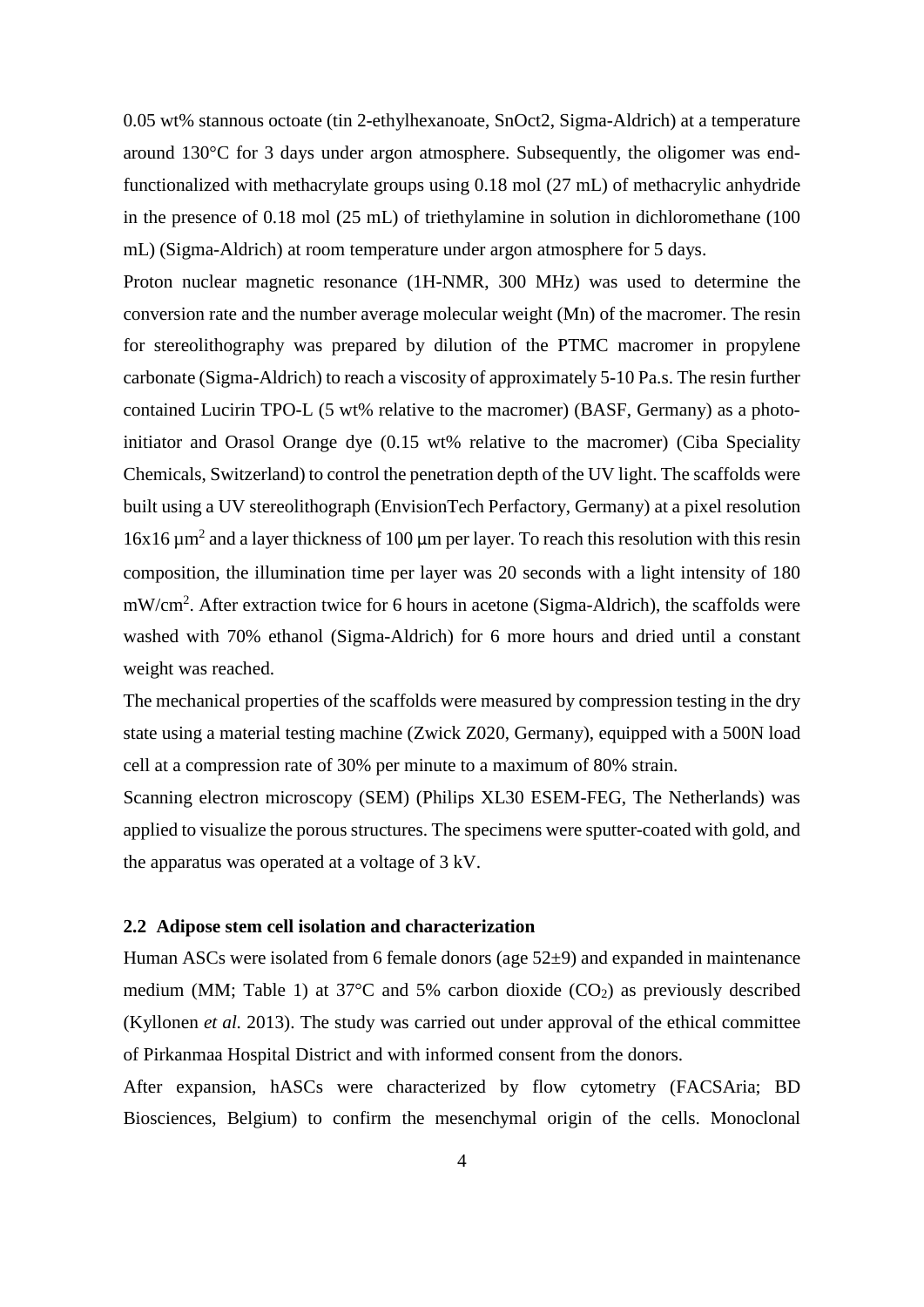antibodies against CD14-PE-Cy7, CD19-PE-Cy7, CD45RO-APC, CD73-PE and CD90- APC (BD Biosciences); HLA-DR-PE (Immunotools GmbH, Germany) and CD11a-APC, CD80-PE, CD86–PE, and CD105-PE (R&D Systems Inc, USA) were used. Analysis was performed on 10,000 cells per samples and positive expression was defined as the level of fluorescence greater than 99% of the corresponding unstained cell sample.

## **2.3 Differentiation medium component optimization in micromass cultures**

To optimize the AF differentiation medium for hASCs, a preliminary screening of the potential growth factors was done in a micromass culture. For this, hASCs at passages 3-4, were plated according to the micromass culture technique described earlier [\(Tapp](#page-21-3) *et al.* [2008\)](#page-21-3) in order to stimulate AF differentiation. A high cell density suspension  $(10^7 \text{ cells/ml})$ was added as 3 droplets of 10 µl to the centre of wells in 24-well plates (Nunc). Cultures were incubated for 3 h before addition of 700 µl control chondrogenic medium (CM), or differentiation media consisting of CM supplemented with either 10 ng/ml TGF-β1 (DM1), 10 ng/ml TGF-β3 (DM3) or both 10 ng/ml TGF-β1 and 10 ng/ml TGF-β3 (DM1+3) (Table 1). A concentration of 10 ng/ml was used as this concentration for both TGF-β1 and TGFβ3 has been shown previously to be effective for hASCs [\(Gruber](#page-19-1) *et al.* 2010). Experiments were repeated 3 times with different donors. Technical duplicates of each sample were used in all assays. After 14 and 21 days of culture, the micromasses were collected for biochemical, histological and PCR analysis. DM3 was selected as AF differentiation medium for the subsequent scaffold experiments based on the obtained results (see section 2.1).

# **2.4 Adipose stem cell seeding in scaffolds**

The scaffolds were pre-treated with CM 24 h prior to cell seeding. At passages 3-4, hASCs were seeded in the scaffolds using micromass, fibrin or direct seeding. In the micromass seeding group, hASCs were suspended in MM at high cell density  $(10^7 \text{ cells/ml})$  as described in section 1.3, and 2 cell suspension droplets of 10 µl were carefully applied to the lateral sides of the scaffold. In the fibrin seeding group, 180,000 hASCs were suspended in 20  $\mu$ l of fibrinogen solution (33.3 mg/ml) and then combined with 20  $\mu$ l of thrombin solution (1 U/ml) immediately before pipetting into the scaffold (Baxter Biosurgery, Vienna, Austria). In the direct seeding group, 180 000 hASCs were suspended in 40 µl of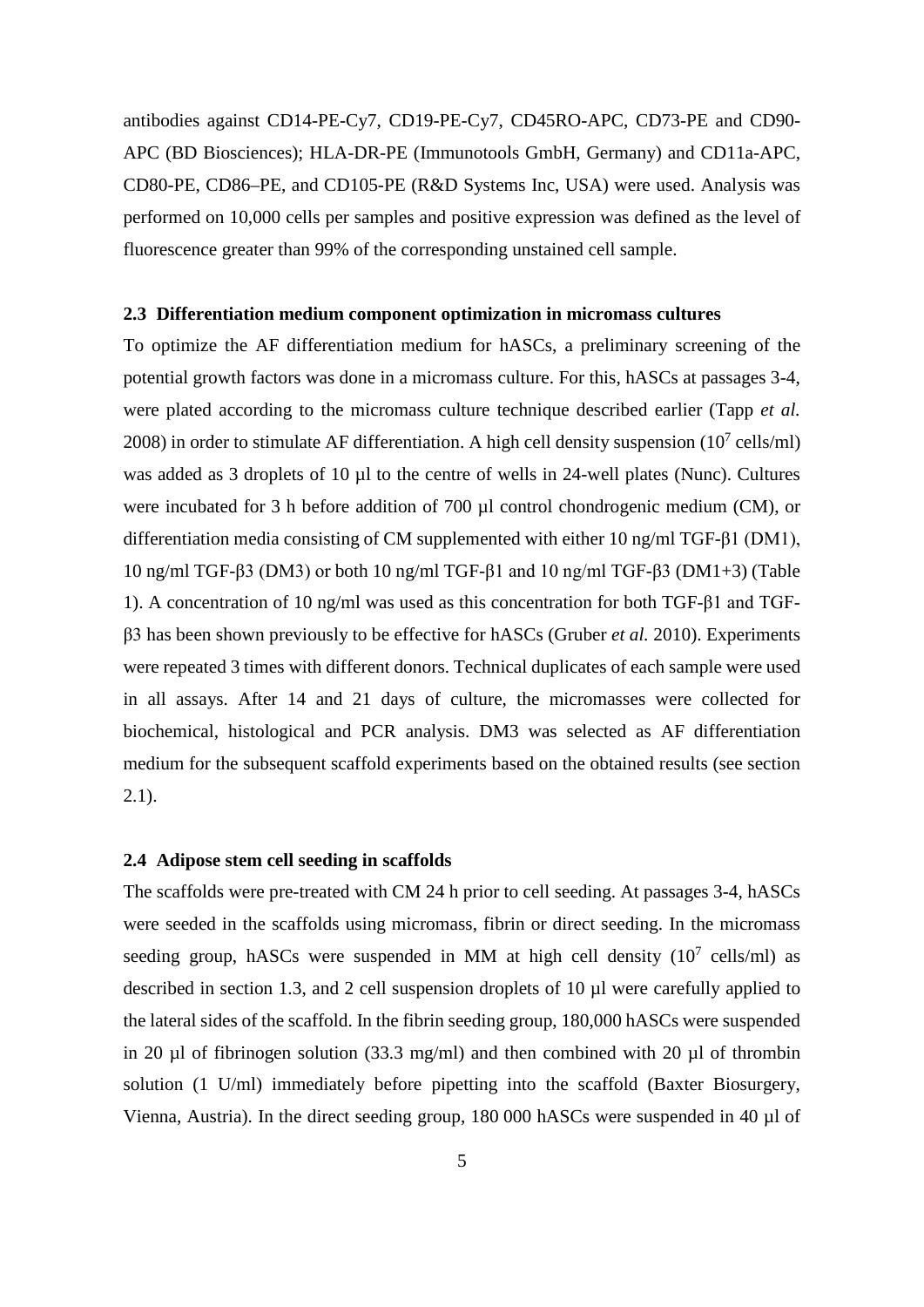MM and pipetted directly into the scaffold. It should be noted that in the direct and fibrin seeding, the initial cell number was 10% lower than compared to micromass seeding. The maximum number of cells that could be kept in suspension in a 40 µl volume was 180 000. A single cell suspension is critical for direct seeding. The cell-seeded scaffolds were incubated at  $37^{\circ}$ C and  $5\%$  CO<sub>2</sub> for 3 h (micromass and direct seeding groups) to allow cell attachment or for 1 h (fibrin seeding group) to allow fibrin gelation before transferring the scaffolds to new wells in 24-well plates (Nunc) with 1 ml of DM3. Scaffolds with pure fibrin gel without hASCs were used as blanks in all the assays to take into account the background caused by the fibrin gel in the assays. In the direct- and micromass seeding groups, scaffolds without fibrin and without hASCs were used as blanks. Experiments were repeated 3 times with different donors. Technical duplicates of each sample were used in all assays. After 1, 14 and 21 days of culture, the cell-seeded scaffolds were collected for biochemical, histological and PCR analysis.

## **2.5 Annulus fibrosus cell culture in scaffolds**

In order to verify the phenotype of the differentiated hASCs towards AF tissue we used human AF cells (ScienCell Research Laboratories, Carlsbad, CA, USA) seeded with fibrin gel (human AF cells; ScienCell Research Laboratories, Carlsbad, CA, USA) as a reference cell type. Fibrin gel-seeded AF cells have been previously shown to maintain the typical features of these cell populations [\(Colombini](#page-18-4) *et al.* 2014). Human AF cells were expanded according to the manufacturer's protocol in a commercially available medium (NPCM; ScienCell) at  $37^{\circ}$ C,  $5\%$  CO<sub>2</sub>. After expansion, cells of passage 4 were seeded into the scaffolds using fibrin gel seeding as described in detail in section 1.4. After 2 and 3 weeks of culture, scaffolds were collected for biochemical and PCR analysis.

## **2.6 Biochemical analysis of the micromass cultures and the cell-seeded scaffolds**

For biochemical analysis, micromass cultures were digested for 48 hours with 1.25 U/ml papain (Sigma-Aldrich) at pH 6.5 and 65 °C. Cell-seeded scaffolds were rinsed with PBS and digested overnight under identical conditions. The amount of DNA in the micromass culture lysates was quantified using 0.2 µg/ml Hoechst 33258 nucleic acid stain (Bio-Rad Laboratories Inc., Hercules, CA, USA) with purified calf thymus DNA as a standard (Bio-Rad). Fluorescence was measured with a multiplate reader (Victor 1420 Multilabel Counter;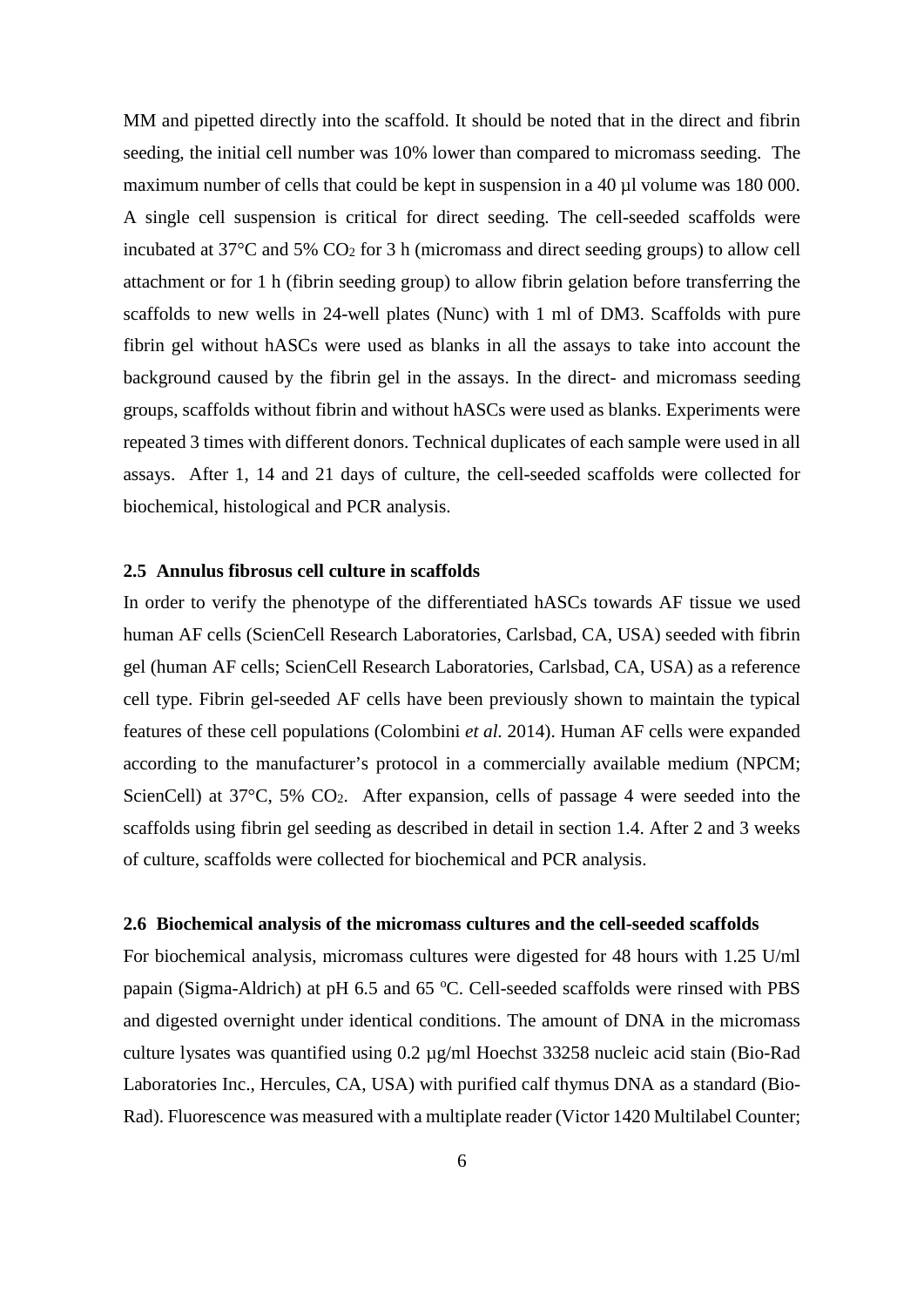Wallac, Turku, Finland) using excitation at 360 nm and emission at 460 nm. The amount of DNA in the cell-seeded scaffold lysates was evaluated by using the CyQuant proliferation assay (Invitrogen, Carlsbad, CA, USA) as previously described by our group [\(Haimi](#page-19-2) *et al.* [2009a\)](#page-19-2). A standard curve was prepared by serial dilution of bacteriophage  $\lambda$  DNA (Invitrogen). Fluorescence (excitation at 480 nm, emission at 520 nm) was measured using a microplate reader (Infinite 200 PRO series, Tecan, Männedorf, Switzerland).

The total amount of sulphated glycosaminoglycans (sGAG) in the papain lysates of the micromass cultures and the cell-seeded scaffolds was analysed with a sGAG assay kit (Blyscan, Biocolor Ltd, Carrickfergus, UK) according to manufacturer's instructions. A standard from the kit consisting of chondroitin 4-sulphate sodium salt from bovine trachea was used in order to quantify the total amount of sGAG. Absorbance was measured at 656 nm in the multiplate reader (Victor).

Total collagen content of the cell-seeded scaffolds was quantified using a hydroxyproline assay (Sigma-Aldrich). The papain lysate was hydrolysed in 6N hydrochloric acid solution (Sigma-Aldrich) at 110°C for 3 hours followed by quantification of hydroxyproline content based on the reaction of oxidized hydroxyproline with 4-(dimethylamino)benzaldehyde (DMAB). Absorbance was measured at 544 nm in the multiplate reader (Victor). Collagen content was calculated based on the reported weight ratio of hydroxyproline:collagen of 0.125 [\(Edwards and Obrien 1980\)](#page-18-5), assuming that elastin content was negligible.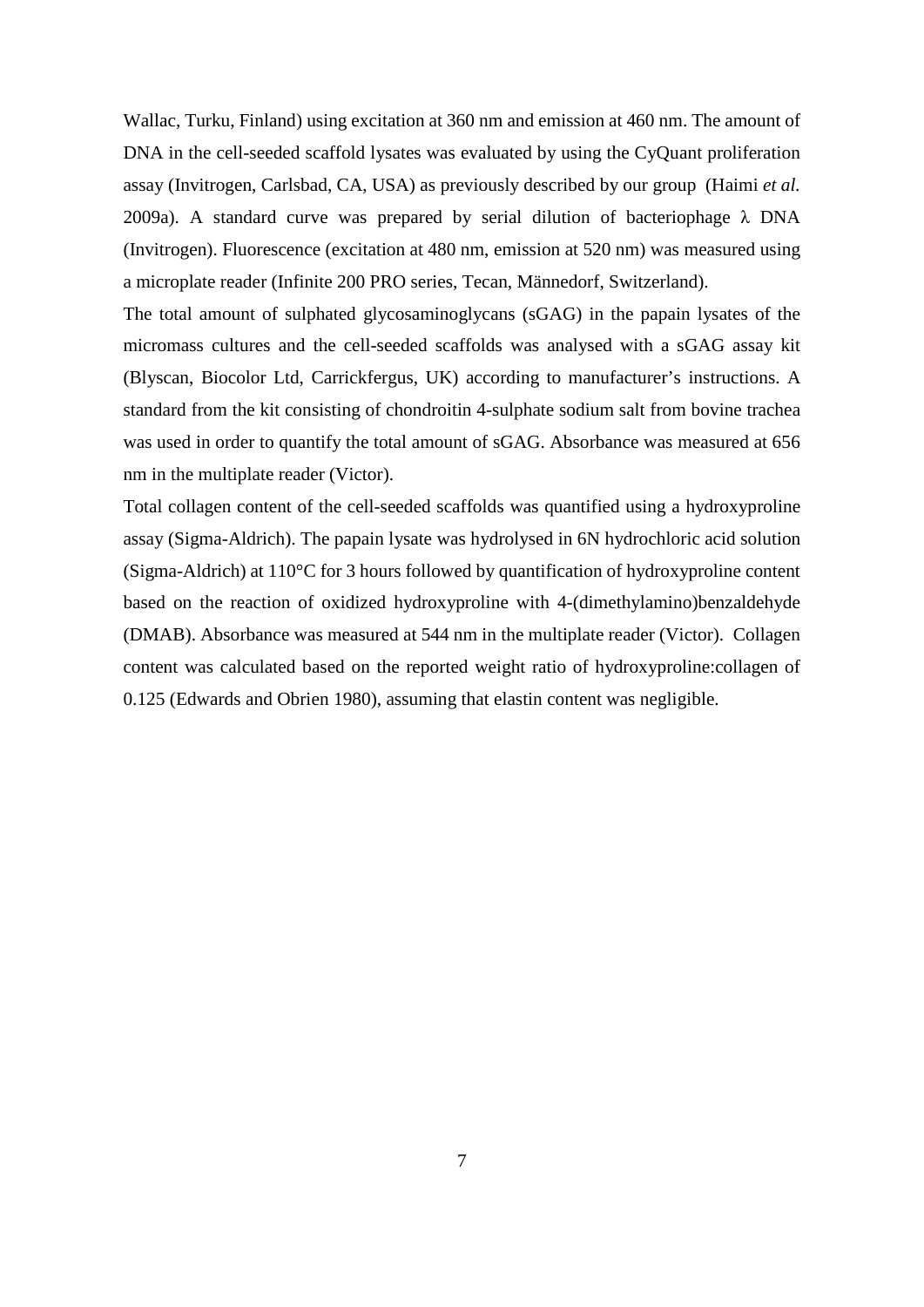## **2.7 Histological staining**

Micromass cultures were fixed for 1 h in 4% paraformaldehyde (Sigma-Aldrich), embedded in paraffin and sectioned at 5 µm thickness for histological analysis. Proteoglycan production in the ECM was assessed by toluidine blue staining (0.1% vol in dH2O; Sigma-Aldrich) [\(Tapp](#page-21-3) *et al.* 2008).

Cell attachment and distribution in the scaffolds was evaluated using methylene blue staining. Prior to methylene blue (Sigma-Aldrich) staining, the scaffolds were fixed in 4% paraformaldehyde solution. After fixation, cells were stained with methylene blue solution (1 % in borax (B-3545 Borax (99.5-105 %), Sigma Aldrich) and rinsed with PBS to eliminate the excess of methylene blue. Subsequently, cell attachment and distribution in the scaffold was assessed using a stereomicroscope (Nikon SMZ-10A with Sony 3CCD camera).

To evaluate collagen deposition, the cell-seeded scaffolds were fixed in 4% paraformaldehyde solution, transferred to 5% sucrose (Sigma-Aldrich) overnight, embedded in Jung tissue freezing medium (Leica Microsystems, Germany) and frozen at - 20 °C. Subsequently, the scaffolds were sectioned at 14  $\mu$ m thickness using a Shandon cryotome (Cryostat series Shandon, France). The cross-sections were placed on glass slide and then dried for 3 days. The production of collagen in the cell-seeded scaffolds was evaluated by Picrosirius Red (Polysciences kit, PA, USA) staining following the producer's protocol. The microscopic preparations were visualized with a Nikon E600 Fluorescence/Histology microscope (Nikon Cooperation, Tokyo, Japan). Polarized light was used to detect oriented collagen fibres.

#### **2.8 Gene expression of differentiated hASCs and native AF cells**

Quantitative reverse transcription polymerase chain reaction (qRT-PCR) was used to study the relative expression of AF phenotype related genes in micromass cultures and in cell seeded scaffolds. Total RNA was isolated using the NucleoSpin® RNA II Total RNA isolation kit (Macherey-Nagel GmbH  $\&$  Co. KG, Germany) according to the manufacturer's instructions. Total RNA yield was measured by optical density at 260 nm with a Nanodrop 1000 spectrophotometer (Thermo Fisher Scientific, Waltham, MA, USA), and sample purity was assessed from the ratio of A260/A280. The iScript cDNA Synthesis Kit (Bio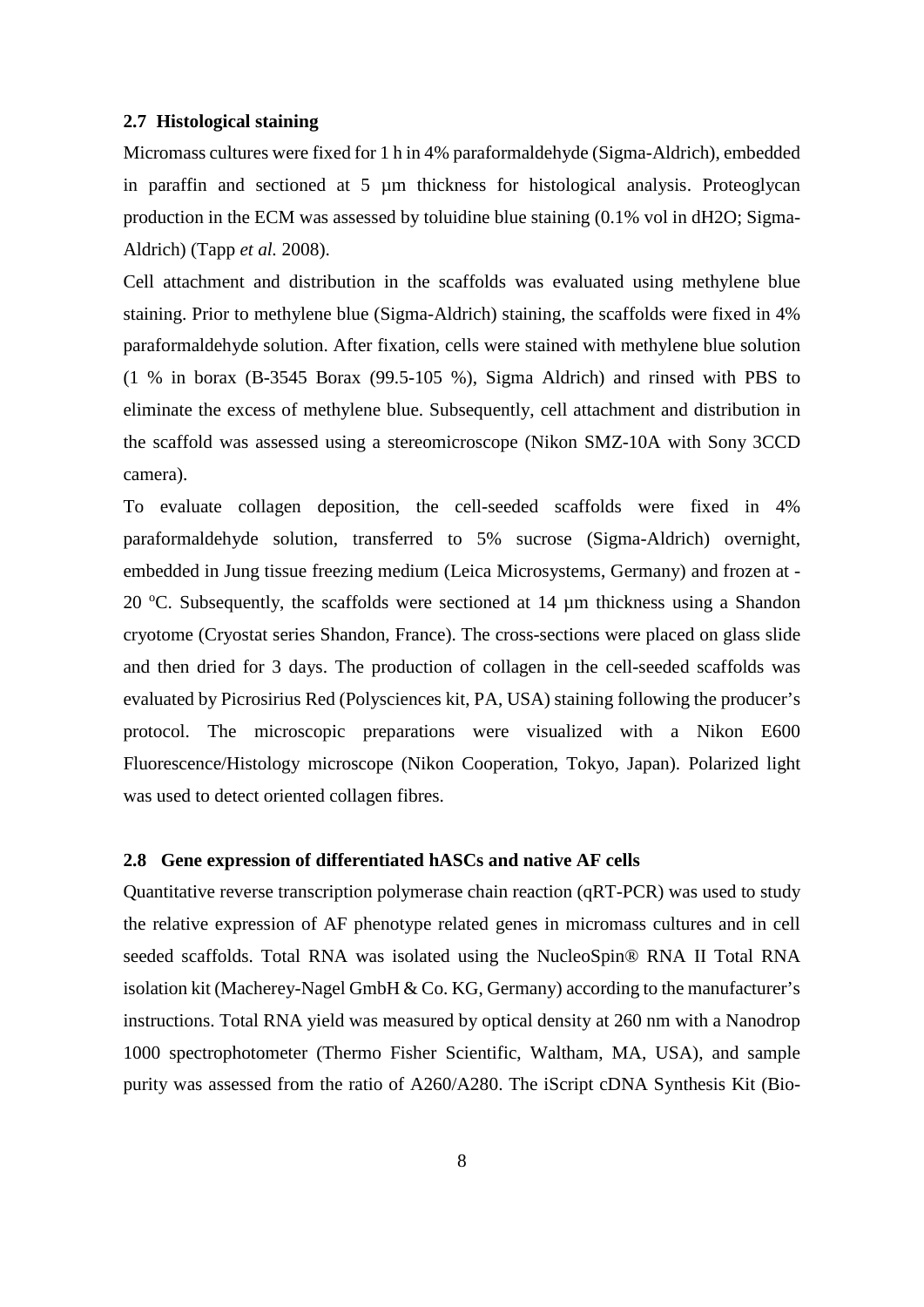Rad, Hercules, CA, USA) was used to prepare cDNA from the total RNA. Reverse transcription was performed using a Bio-Rad CFX96 Real-Time PCR system.

Gene expressions of aggrecan, decorin, collagen type I and type II were analysed in micromass cultures. Moreover, also collagen type V expression was analysed in the cellseeded scaffolds. Gene expression was assessed by PCR analysis using human acidic ribosomal phosphoprotein P0 (RPLP0) as a reference gene, which has been shown to be stably expressed under several experimental conditions [\(Gabrielsson](#page-19-3) *et al.* 2005, [Fink](#page-19-4) *et al.* [2008\)](#page-19-4). The primer sequences (Sigma-Aldrich) are presented in Table 2.

Reaction mixtures contained a maximum of 50 ng cDNA, 300 nM forward and reverse primers and Power SYBR® Green PCR Master Mix (Applied Biosystems, Foster City, CA, United States). The PCR reactions were conducted in duplicates and monitored using the ABI Prism® 7300 Sequence Detection System (Applied Biosystems) starting with initial activation at 95°C for 10 min, followed by 45 cycles of denaturation at 95°C for 15 s and annealing and extending at 60°C for 60 s. The results were normalized to expression of RPLP0 according to a mathematical model described by Pfaffl [\(Pfaffl 2001\)](#page-21-5).

## **2.9 Statistical analysis**

Statistical analyses were performed with SPSS version 20 (IBM, Armonk, NY, USA). The effects of medium composition, cell seeding technique and culture duration on DNA content, sulphated GAG content, collagen content and normalized gene expression levels were analyzed using Kruskal-Wallis one-way analysis of variance by ranks, followed by a Mann-Whitney U post hoc test to analyse specific sample pairs for significant differences. The results were considered significant when  $p<0.05$ .

## **3. Results**

# **3.1 Structural and mechanical scaffold characterization**

A specific truncated cone design was built with a height of 4 mm, a maximum diameter of 4 mm and a minimum diameter of 3 mm. The built scaffolds had a porosity of 76% with an average pore channel diameter of  $420 \mu m$  (Figure 1C). In order to reproduce the function and the structure of the AF tissue, the pore channels mimic the organization and the orientation of collagen fibres from native AF tissue.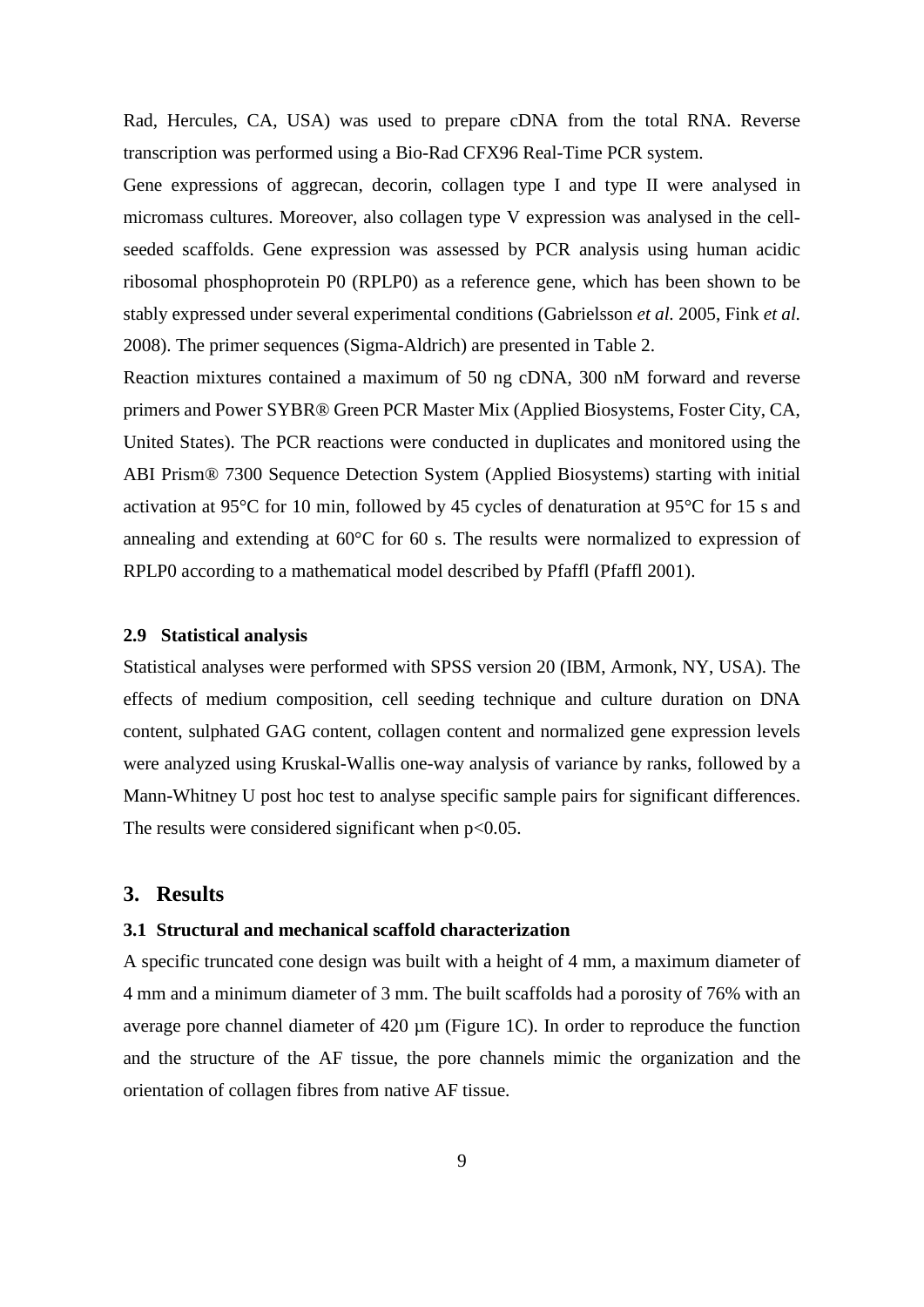The compression modulus of the cubic designed porous PTMC scaffolds was  $0.35\pm0.10$ MPa. This indicates that the scaffolds are flexible, possibly allowing shearing between different lamellae of the native AF (Nerurkar *et al*. 2009). In future work, the mechanical properties of the scaffolds during the whole culture period should be evaluated.

## **3.2 Adipose stem cell characterization**

Human ASCs demonstrated high expression (>85%) of CD90 (Thy-1) and CD105 (endoglin), moderate (>50%) or high expression of CD73 (ecto 5' nucleotidase ) and no or low expression (≤2%) of CD11a (lymphocyte function-associated antigen 1), CD14 (monocyte and macrophage marker), CD19 (dendritic cell marker), CD45RO (panleukocyte marker), CD80 (B cell marker), CD86 (antigen presenting cell marker), and HLA-DR (HLA class II). The results showed that hASCs expressed most of the specific antigens that define human stem cells of mesenchymal origin according to the Mesenchymal and Tissue Stem Cell Committee of the ISCT [\(Dominici](#page-18-6) *et al.* 2006).

# **3.3 Optimization of differentiation medium components in micromass cultures**

The biochemical analyses of the micromasses revealed that the numbers of hASCs were significantly higher at both 14 and 21 day time points in the presence of TGF-β3 (DM3 and DM1+3) as compared to the CM group (Supplementary data Figure 1a). The total cell number did not increase with time in any of the groups. TGF-β3 addition resulted in significantly higher amounts of sulphated GAGs in the DM3 and DM1+3 groups compared to the CM group at 21 days of culture (Supplementary data Figure 1b).

These results were consistent with toluidine blue staining (Supplementary data Figure 1c). Samples cultured in the presence of TGF-β3 had more specific staining of the proteoglycans compared to samples cultured in CM or DM1 at both time points. The highest proteoglycan content was found in samples cultured in DM3 for 14 days. At the 21 day time point, micromasses cultured in CM were notably smaller compared to samples cultured in the presence of TGF-β1 and/or TGF-β3.

The analysis of AF-specific genes in the micromass cultures at 21 days showed the highest aggrecan expressions in hASCs cultured in the presence of TGF-β3 (Supplementary data Figure 1d). However, due to donor variation, no significant differences were found. Consistent with the biochemical analysis and the toluidine blue staining, the addition of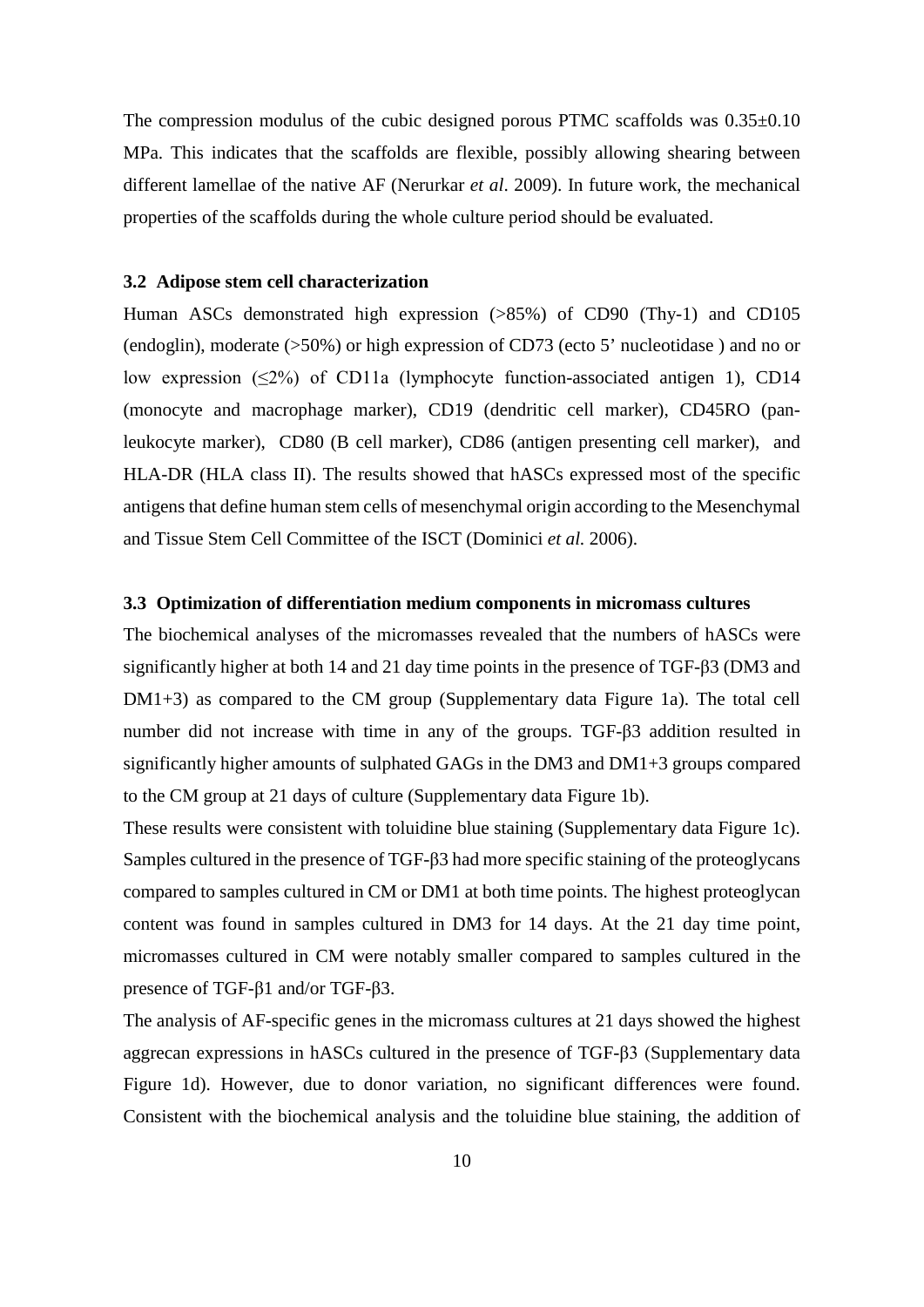TGF-β1 alone (DM1) or in combination with TGF-β3 (DM1+3) did not significantly increase the aggrecan expression compared to the groups without TGF-β1 (CM and DM3, respectively). The expressions of decorin, collagen type I and type II between the medium groups were not different (data not shown). Based on these results, DM3 was selected for further experiments.

## **3.4 Methylene blue staining of the seeded scaffolds**

Already at day 1, major differences between the different seeding methods were observed as only fibrin gel seeding allowed homogenous methylene blue staining indicating uniform hASC distribution in the scaffolds (Figure 2). The fibrin gel alone did not significantly take up the methylene blue dye as demonstrated in the supplementary information (Supplementary data Figure 2). With micromass- and direct seeding of the cells only few areas were stained by the methylene blue suggesting poor cell attachment attached in the scaffolds. At day 14, the differences were even more pronounced as only with fibrin gel seeding hASCs were homogenously attached throughout the scaffold. Instead, hASCs seeded by micromass seeding were grown in clusters only near the original seeding sites. Direct seeding led to poor distribution of hASCs during the 14 day culture period.

## **3.5 Biochemical analysis of the seeded scaffolds**

Consistent with the results of methylene blue staining, direct seeding in the scaffolds showed significantly lower cell seeding efficiency and proliferation of hASCs compared to the other seeding methods at all measured time points (Figure 3a). Cell numbers at 14 and 21 days were the highest using fibrin gel seeding, the difference being significant compared to direct seeding at all-time points. Furthermore, cell numbers increased significantly with time in the case of fibrin seeding  $(p<0.05)$ , while no increase in cell numbers was observed with micromass and direct seeding. Based on the DNA quantification and methylene blue results we excluded direct seeding from further analysis.

Sulphated GAG and collagen assays were implemented in order to quantify the ECM production of hASCs seeded by fibrin gel or micromass techniques (Figures 3b and c). At 14 days, the collagen production was significantly induced by fibrin seeding while the difference in sGAG production between the two seeding methods was not significant. The superiority of the fibrin seeding method was evident at 21 days as fibrin seeding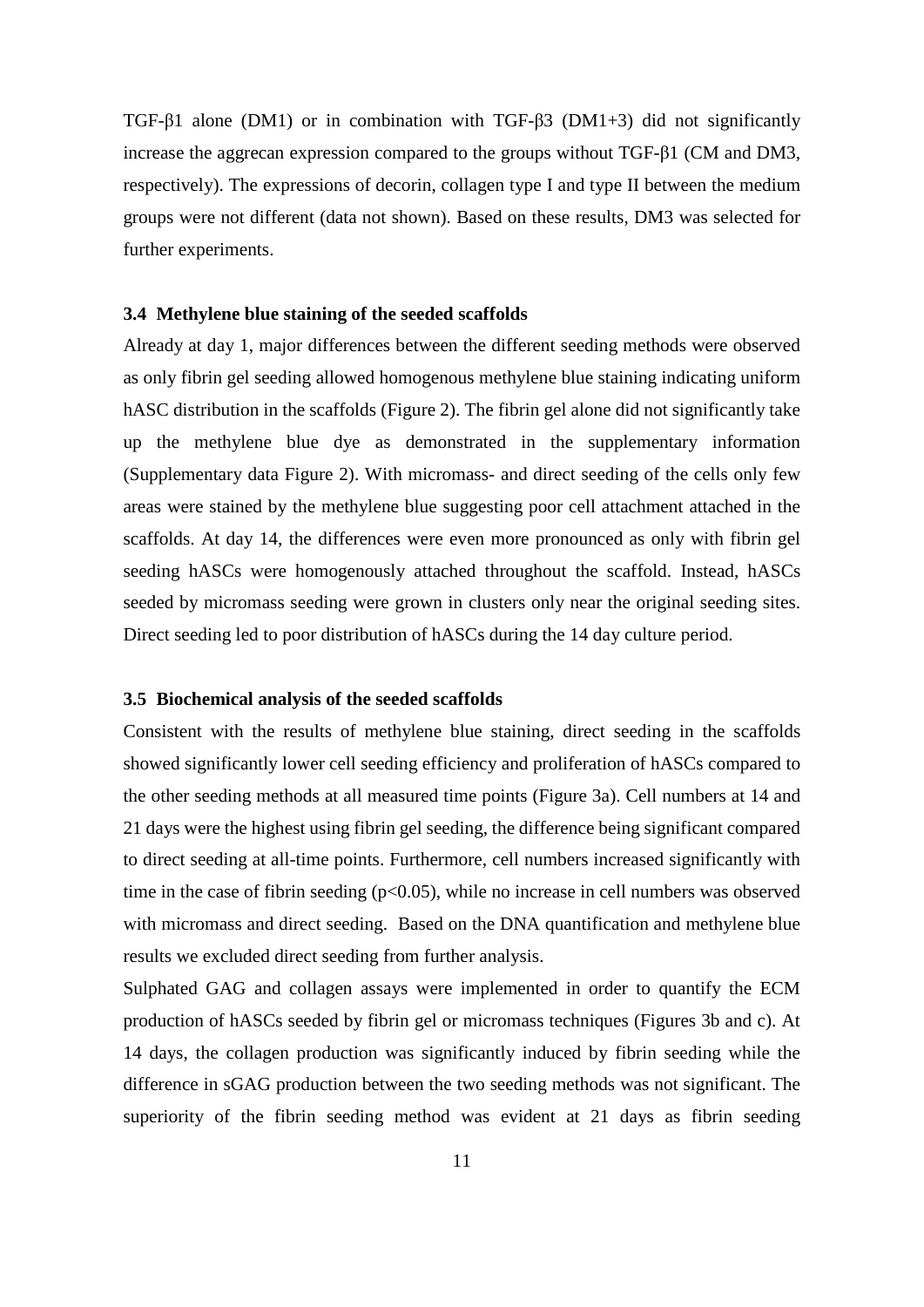significantly enhanced both the sulphated GAG and collagen production of hASCs compared to micromass seeding. The collagen production increased significantly with time in the case of fibrin seeding  $(p<0.05)$ , while the collagen content of micromass-seeded hASCs decreased significantly during the culture period ( $p<0.05$ ).

The sGAG/hydroxyproline ratio was used to determine whether the composition of the produced ECM of differentiated hASCs was similar compared to that of AF cells and native AF tissue [\(Mwale](#page-20-5) *et al.* 2004 ). At both time points, the sGAG/hydroxyproline ratio was similar for hASCs and AF cells, both seeded with fibrin (Figure 3d). Interestingly, the sGAG/hydroxyproline ratio increased significantly with time in the case of micromassseeded hASCs. At day 21, the sGAG/hydroxyproline ratio for micromass-seeded hASCs was significantly higher compared to that of fibrin gel-seeded hASCs and AF cells.

# **3.6 Histological evaluation of scaffolds seeded with hASC**

Picrosirius red staining of the produced collagen matrix in the scaffolds was in accordance with the quantification of total collagen content (Figures 4 and 3C). Only fibrin-seeded hASCs showed abundant deposition of collagen inside the pore channels (Figure 4B). Importantly, polarized light showed the formation and alignment of collagen fibres in this condition (Figure 4F). In contrast, scaffolds seeded with hASCs using the micromass seeding method (Figure 4C) and the AF cell control (Figure 4D) showed only weak collagen formation and no collagen fibres were detected using polarized light (Figures 4G and 4H).

## **3.7 Gene expression of differentiated hASCs and native AF cells in the scaffolds**

All samples showed expression of aggrecan, decorin, collagen type I, type II and type V at 14 and 21 days of culture in hASC and AF cell-seeded scaffolds (Figure 5). No statistical differences between the gene expression profiles of fibrin gel-seeded hASCs and native human AF cells were found. Especially decorin and collagen type II were expressed similarly in fibrin gel-seeded hASCs and AF cells. On the contrary, aggrecan, collagen type I and type II gene expressions of micromass-seeded hASCs were significantly higher as compared to the expressions of the AF cells at both time points.

# **4. Discussion**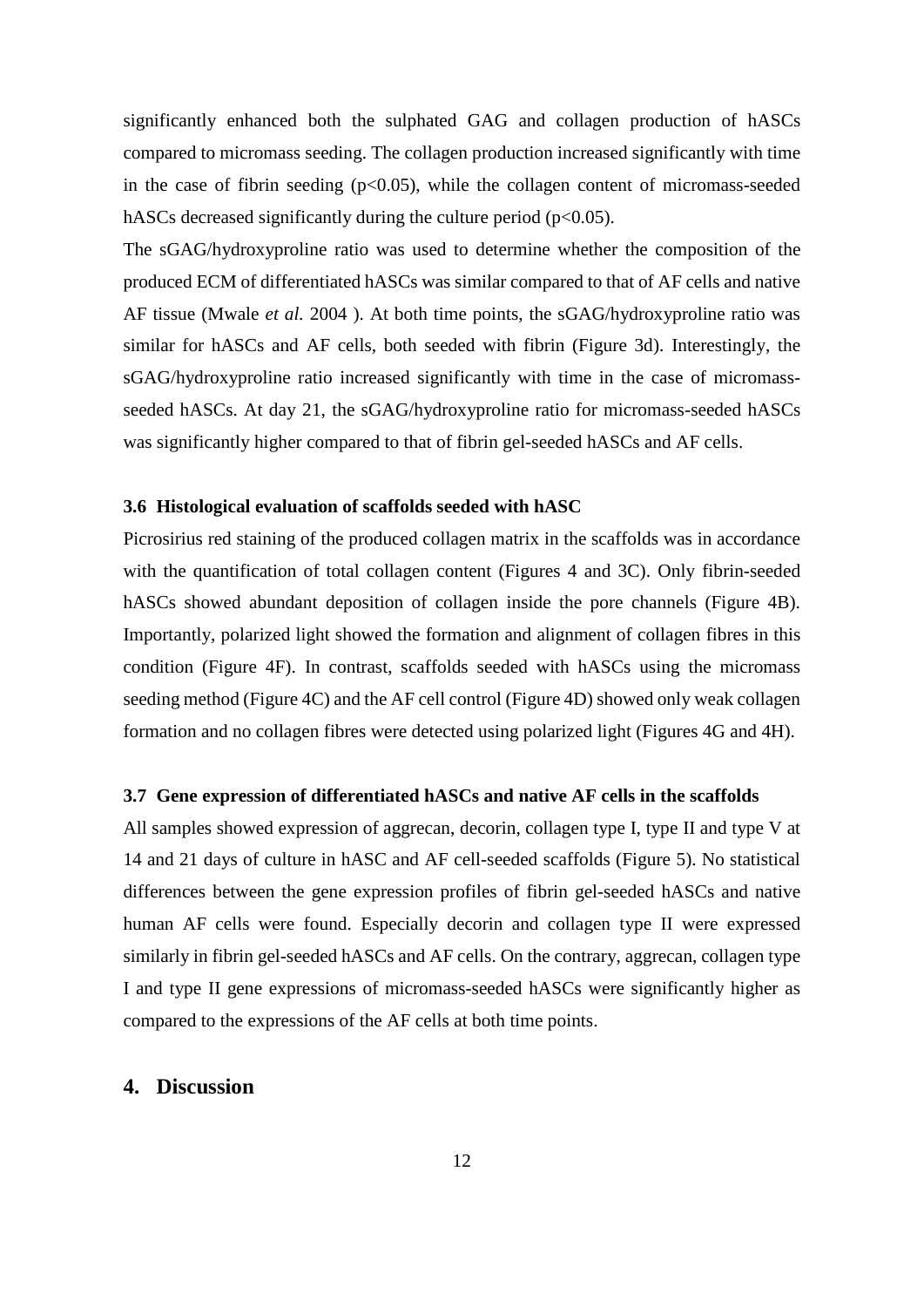At present, effective treatment strategies to regenerate and repair ruptured AF tissue do not exist. Therefore, there is an unmet clinical need for an effective cell-based strategy to restore the biological and biomechanical functions of degenerated AF tissue. Harvested AF cells from the disc have been studied as a cell source for AF engineering [\(Gruber](#page-19-5) *et al.* 2009). However, the use of AF cells has encountered major challenges due to the extremely limited availability of the cells in addition to senescence and decreased or altered ECM production [\(Gruber](#page-19-6) *et al.* 2007). Transplantation of hASCs differentiated towards AF-like cells is therefore an attractive alternative. This is the first study describing an efficient approach to engineer AF tissue *in vitro* using fibrin gel seeding and differentiation of hASCs stimulated by TGF-β3 in AF-mimetic PTMC scaffolds.

Due to the high biological and functional complexity of AF tissue structure, scaffolds for AF tissue engineering require precise and sophisticated geometries. Our results show that the combination of fibrin seeded hASCs and the scaffold architecture play a significant role in appropriate AF-like matrix production and collagen alignment. This is in agreement with a previous study showing that collagen orientation is controlled by large-scale microstructures in a scaffold for vascular tissue engineering [\(Engelmayr](#page-18-7) *et al.* 2006). Likewise, de Mulder et al. used thermal induced phase separation to prepare a scaffold for meniscus repair, in which collagen fibres were oriented through the channel-like pore architecture of the scaffold [\(de Mulder](#page-18-8) *et al.* 2013). However, this technique does not allow a sufficient control of the pore architecture, which is essential to reach the optimal reproduction of the AF tissue structure and function. In consequence, a 3D scaffold with specific micro-architecture able to mimic with high precision the complex architecture of native AF will allow forcing the cells and the produced collagen to follow the porous orientation and therefore reproduce the desired structure and function.

AF tissue is composed of 15-25 loosely connected concentric lamellae consisting of highly organized collagen fibers [\(Marchand and Ahmed 1990\)](#page-20-6). In the lamella, collagen fibers run parallel and are oriented at an angle-ply of 30°, from the transverse section of the IVD, at the outer side of the AF evolving to 45° at the inner side [\(Cassidy](#page-18-9) *et al.* 1989). Each lamella is alternated with another lamella in the opposite direction. Only a few studies have been reported on the development of a scaffold reproducing the complex architecture of the collagen fibers in the AF. Nerurkar et al. reported for the first time an electrospun membrane which replicates the specific angle-ply displayed by the collagen fibers [\(Nerurkar](#page-20-7) *et al.*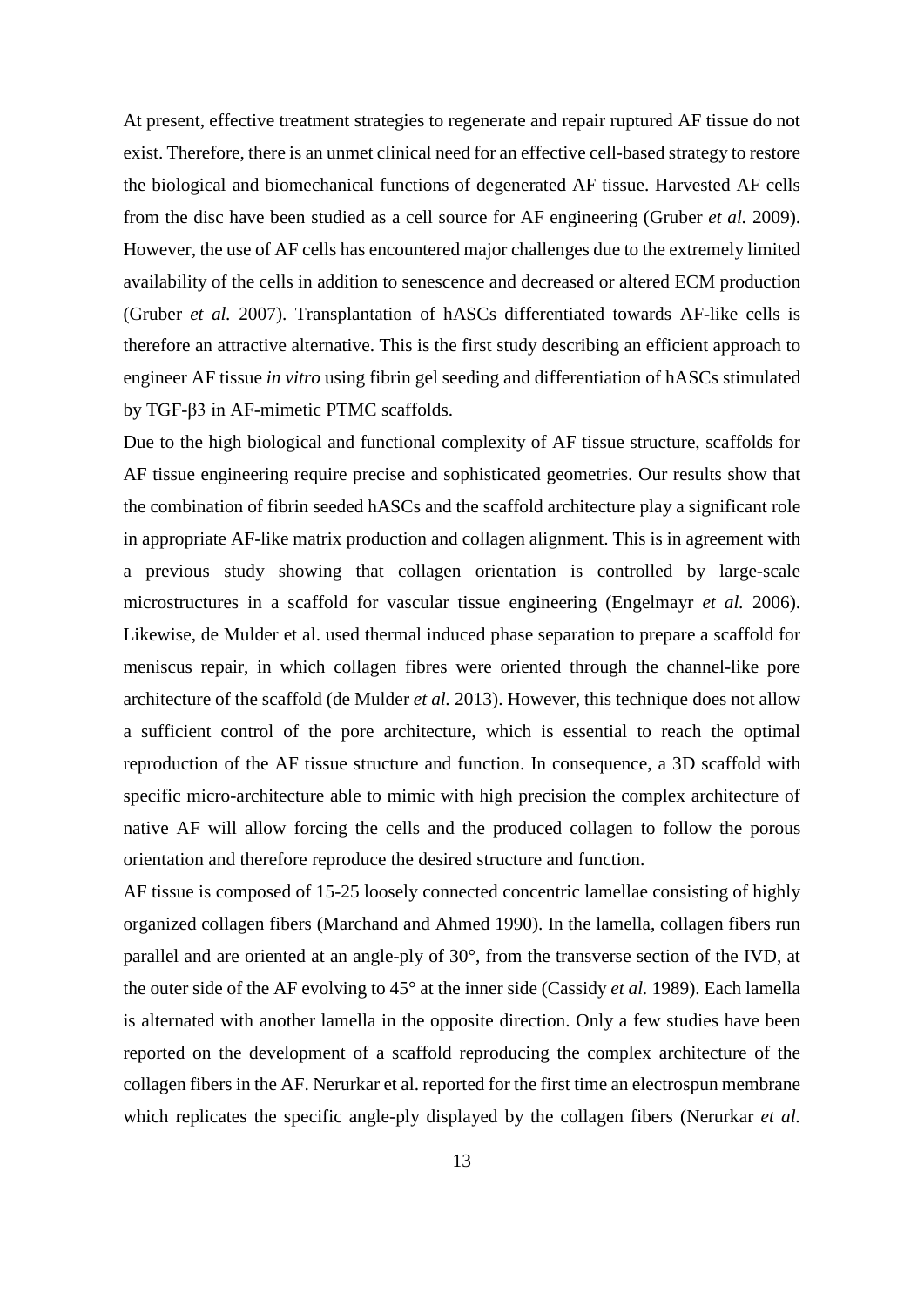[2009\)](#page-20-7). However, due to limitations of the electrospinning approach, the membrane scaffold was built with only two layers, and cannot be considered as full-sized three-dimensional scaffold. The use of a lamellar silk scaffold has also been reported. However, these approaches cannot be adapted to our purpose, either due to the isotropic random pore structure obtained by the used scaffold preparation process that will influence the biomechanical performance (Park *et al.* [2012\)](#page-21-6), or do not allow the fabrication of a full-sized three-dimensional scaffold that is required to repair a herniated disc [\(Bhattacharjee](#page-17-4) *et al.* [2012\)](#page-17-4).

Therefore, none of these previous strategies reported in the literature describe a designed scaffold allowing the precise control of the complex organization and orientation of the collagen bundles from native tissue. This limitation may be the major reason to explain the inability to precisely reproduce oriented collagen fibers in previous works. In consequence, our work presented here is the first study describing a designed 3D scaffold with an oriented channel-like pore architecture reproducing the complex structure of AF tissue. The scaffold design was achieved by precisely respecting the complex and typical multi-lamellar organization and angle-ply of the native AF collagen (illustrated in Figure 1A and B) and built with a high precision by stereolithography. Furthermore, the truncated cone geometry of the scaffold was designed in order to prevent the risk of scaffold extrusion after implantation in the disc defect. This specific geometry allows the use of the scaffold as a plug and increases the stability of the implanted scaffold inside the defect.

To obtain efficient *in vitro* AF differentiation, not only a suitable scaffold design is required but also the differentiation medium for hASCs needs to be defined. Therefore, in the first part of this study we defined a suitable AF differentiation medium for hASCs in 2D culture. The importance of TGF-β1 or TGF-β3 to maintain the AF cell phenotype *in vitro* has been previously reported in several studies [\(Colombini](#page-18-4) *et al.* 2014, [Guillaume](#page-19-7) *et al.* 2014). However, to the best of our knowledge this is the first study comparing the effects of TGFβ1 and TGF-β3 or their combination on hASC proliferation and differentiation towards AF tissue. Importantly, all the differentiation experiments in this study were done under serumfree conditions to allow direct application of the results towards clinical therapy. According to the biochemical and histological analysis of the micromass cultures, sGAG and proteoglycan production was substantially enhanced in the presence of TGF-β3 (Supplementary data Figure 1). In addition, the gene expression of aggrecan, which is the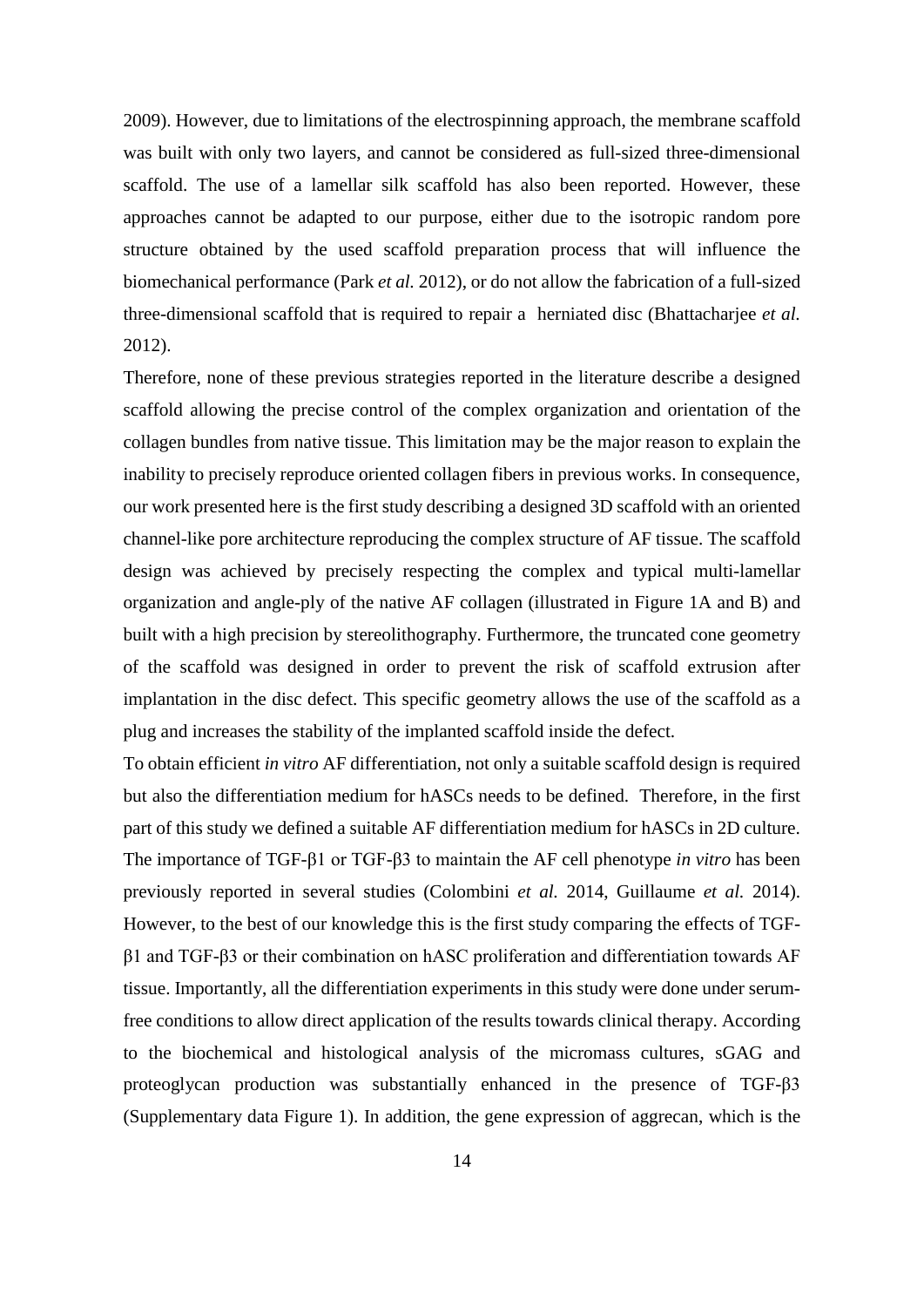most abundant proteoglycan in AF tissue [\(Roughley](#page-21-7) *et al.* 2006), was upregulated in hASCs cultured in the presence of TGF-β3 further evidencing the role of TGF-β3 in promoting hASC differentiation towards AF-like cells. Our results are in line with a recent study where TGF-β3 supplementation stimulated matrix deposition of AF cells in vitro [\(Guillaume](#page-19-7) *et al.* [2014\)](#page-19-7). Furthermore, TGF-β3 has been shown to up-regulate aggregan, collagen type I and II gene expression in an in vitro full-organ disc/endplate culture system [\(Haschtmann](#page-19-8) *et al.* [2012\)](#page-19-8). Although TGF-β1 has been previously demonstrated to promote cellular proliferation and collagen production of various human cells including AF cells [\(Jenner](#page-20-8) *et al.* [2007,](#page-20-8) [Wipff and Hinz 2008,](#page-22-2) [Turner](#page-22-3) *et al.* 2014), TGF-β1 showed a negligible effect on AF differentiation of hASCs when supplemented alone. Consistently, Hegewald *et al.* showed no significant benefit of TGF-β1 addition in 3D culture of AF cells [\(Hegewald](#page-20-9) *et al.* [2014\)](#page-20-9). In our study, the aggrecan expression was the highest when TGF-β1 was used in combination with TGF-β3, however, the difference was not significant. Furthermore, no significant differences were found in the expression of decorin, collagen type I and II between the different medium groups. Since the addition of TGF-β1 to the TGF-β3 supplemented medium did not give a significant benefit, DM3 was considered the most suitable AF differentiation medium for hASCs.

In addition to the composition of the differentiation medium, different cell seeding strategies have been shown to have a major effect on stem cell fate [\(Ameer](#page-17-5) *et al.* 2002, [Colombini](#page-18-4) *et al.* [2014\)](#page-18-4). However, an efficient cell seeding strategy that supports mesenchymal stem cell differentiation towards AF tissue has not been previously reported. We therefore wanted to find an efficient cell seeding strategy to stimulate hASC differentiation towards the AF phenotype. Direct seeding was used as a reference method since this approach is traditionally used to seed cells into 3D scaffolds (Haimi *et al.* [2009b\)](#page-19-9), and it has been shown to be suitable for AF cell culture in 3D scaffolds prepared by stereolithography [\(Blanquer](#page-17-6) *et al.* [2013\)](#page-17-6). Interestingly, our results showed that hASCs seeded by direct seeding were only poorly attached and spread throughout the scaffolds as compared to micromass and fibrin gel seeding. Moreover, the cell seeding efficiency was extremely low in the case of direct seeding. These results are consistent with a previous study demonstrating major challenges in obtaining a uniform cell distribution in 3D scaffolds using direct cell seeding (Lee *et al.* [2005\)](#page-20-10). Micromass seeding was chosen since it has been used as a standard technique to enhance AF differentiation of ASCs in 3D scaffolds [\(Tapp](#page-21-3) *et al.* 2008, [Gruber](#page-19-1)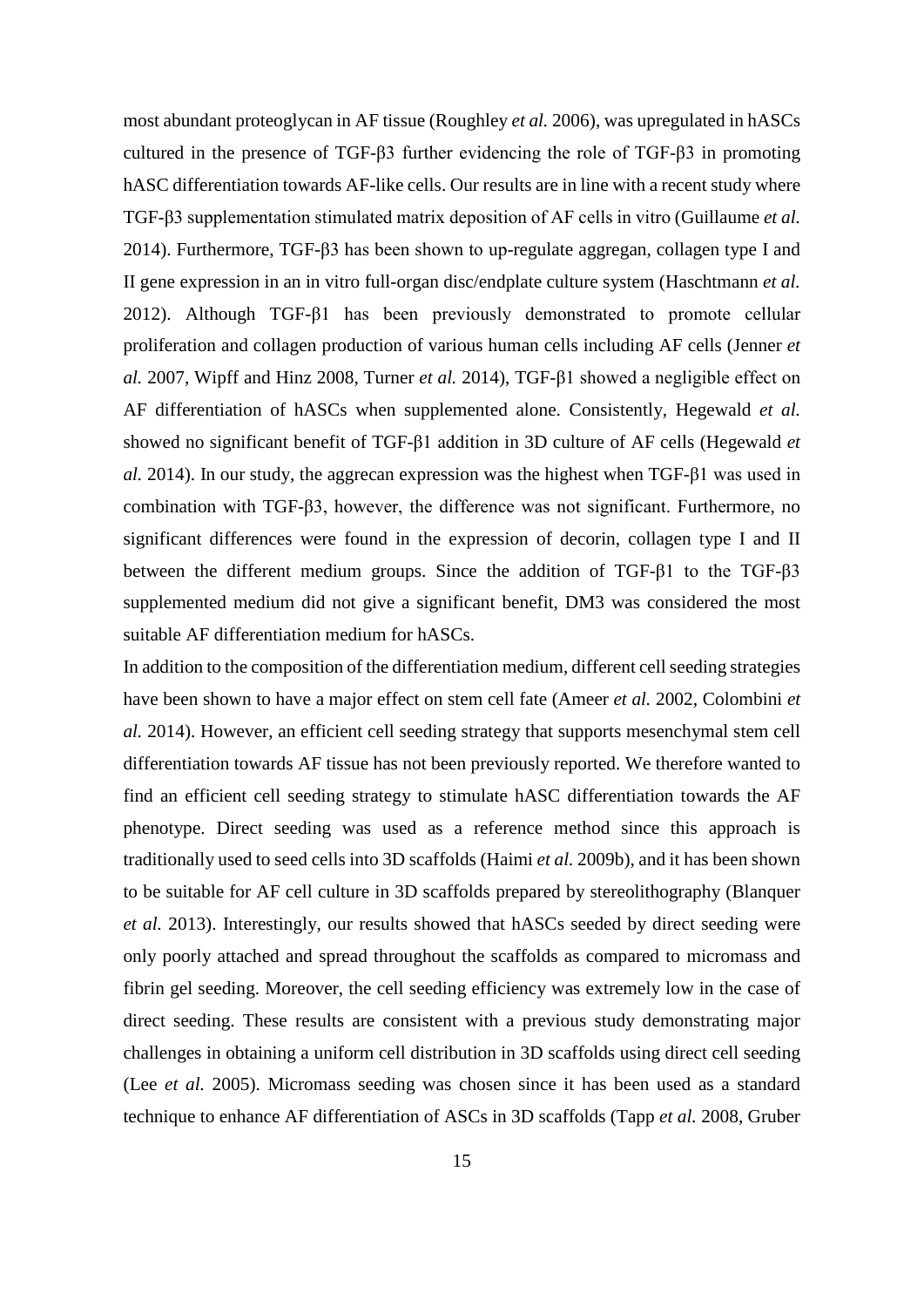*et al.* [2010\)](#page-19-1). Nevertheless, in the latter *in vitro* studies the micromass seeding of hASCs even in the presence of TGF-β3 did not allow a sufficient AF-like matrix production especially in terms of sufficient collagen production. Scaffolds seeded with hydrogels such as hyaluronic acid [\(Nesti](#page-21-8) *et al.* 2008) and fibrin [\(Sha'ban](#page-21-9) *et al.* 2008) in combination with cells have been suggested to be useful in AF tissue engineering. In order to trigger hASC differentiation towards AF cells, fibrin gel seeding was tested as recent studies demonstrated the importance of fibrin to maintain the typical phenotype of AF cells [\(Colombini](#page-18-4) *et al.* [2014\)](#page-18-4) and to promote the production of ECM [\(Sha'ban](#page-21-9) *et al.* 2008).

Fibrin seeding of hASC resulted in a significantly enhanced proliferation and AF-like ECM formation, as compared to the other seeding strategies. The higher sGAG content of the fibrin-seeded scaffolds may be explained by a higher retention of synthesized glycosaminoglycans in the fibrin gel as compared to micromass seeding [\(Ameer](#page-17-5) *et al.* 2002). Moreover, fibrin seeding resulted in an abundant production of collagen which is the main ECM component of AF tissue [\(Roughley 2004\)](#page-21-10). Collagen production increased significantly from 14 to 21 days, indicating that the fibrin seeding method together with the designed scaffold fully support the production of collagenous AF-like matrix by the hASCs. Not only the production of sGAG and collagen was significantly upregulated, but the collagen was also organized in a specific manner. Picrosirius red staining of collagen showed that the AF-mimetic architecture of the scaffold led to regularly packed and aligned collagen bundles inside the designed pore channels, which is essential for the biomechanical function of AF tissue [\(Nerurkar](#page-20-0) *et al.* 2010). This result is remarkable, as we obtained abundant collagen production and bundle formation in a 3D porous structure under static conditions, without mechanical stimulation. Although the pore characteristics of our scaffold have not yet been optimized, the results obtained in this work do show that collagen bundles can be created and that several collagen bundles appear to be aligned along the pore. This already is considerable progress in the field.

The sGAG to hydroxyproline ratio can be used as a specific parameter to distinguish AF from nucleus pulposus tissue. We found that this ratio was similar for AF cells (approximately 2:1) and differentiated hASCs (approximately 3:1), both seeded with fibrin and cultured for 21 days. These ratios correspond closely to the value reported for native human AF tissue (approximately 2:1) [\(Mwale](#page-20-5) *et al.* 2004 ). In contrast, the sGAG to hydroxyproline ratio for micromass-seeded hASCs was around 57:1, which is significantly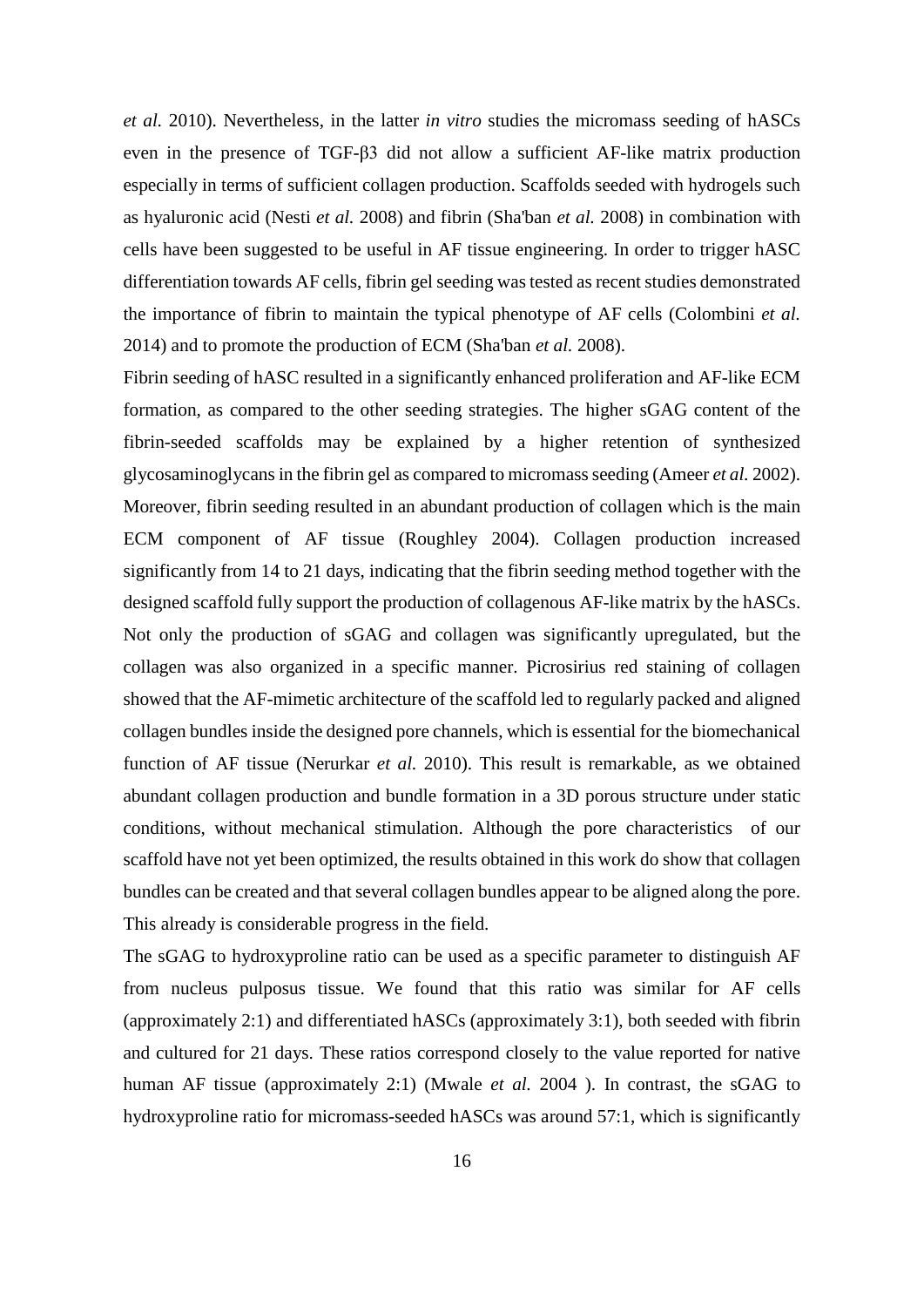different from the ratios for fibrin gel-seeded hASCs and AF cells, tending towards the ratio reported for nucleus pulposus tissue (26:1) [\(Mwale](#page-20-5) *et al.* 2004 ).

To further verify the obtained AF phenotype, we quantified AF-specific markers on the mRNA level. Aggrecan and decorin are the most overexpressed proteoglycans while collagen type I and II are the major collagens present in the ECM of AF tissue [\(Roughley](#page-21-7) *et al.* [2006\)](#page-21-7). However, these collagens are not specific for AF tissue alone. Instead, collagen type V has been shown to be a more specific marker for AF tissue distinguishing AF cells from nucleus pulposus cells and chondrocytes [\(Clouet](#page-18-10) *et al.* 2009). In our study, micromass and fibrin-seeded hASCs as well as fibrin-seeded AF cells expressed similar levels of collagen type V. Due to the notable donor variation of the mRNA expression, results were shown as a scatter plot instead of a box plot to demonstrate the response of individual donors (Figure 5). This donor variation is a typical of hASCs and other adult stem cells, as has been described earlier [\(Chou](#page-18-11) *et al.* 2011, [Bieback](#page-17-7) *et al.* 2012, [Kyllonen](#page-20-4) *et al.* 2013). Nevertheless, our results show that the AF-related gene expression profiles of fibrin-seeded hASCs and human AF cells were not significantly different. These results together with the sGAG to hydroxyproline ratio of 3:1 indicate the potential of fibrin seeding of hASCs in AF tissue engineering. In contrast, micromass-seeded hASCs differed significantly from the AF cells in terms of aggrecan, collagen type I and collagen type II gene expression.

# **5. Conclusions**

In this study, we demonstrated that stimulation with TGF-β3 induces efficient differentiation of hASCs towards AF-like cells. Furthermore, we evaluated the extracellular matrix production by hASCs seeded in an AF-mimetic PTMC scaffold using direct, fibrin gel or micromass seeding in a defined differentiation medium supplemented with TGF-β3. The designed scaffold was prepared by stereolithography in order to mimic the complex architecture of native AF tissue in terms of collagen fiber organization and orientation. Fibrin gel seeding allowed more uniform cell attachment and spreading in the scaffold, as compared to the other seeding methods. Importantly, fibrin seeding significantly stimulated sGAG and collagen production with a ratio of sGAG:collagen similar to that of native AF tissue. Moreover, it could be observed that several collagen fibers were arranged in regularly aligned bundles in the designed pore channels. Only when the fibrin seeding method was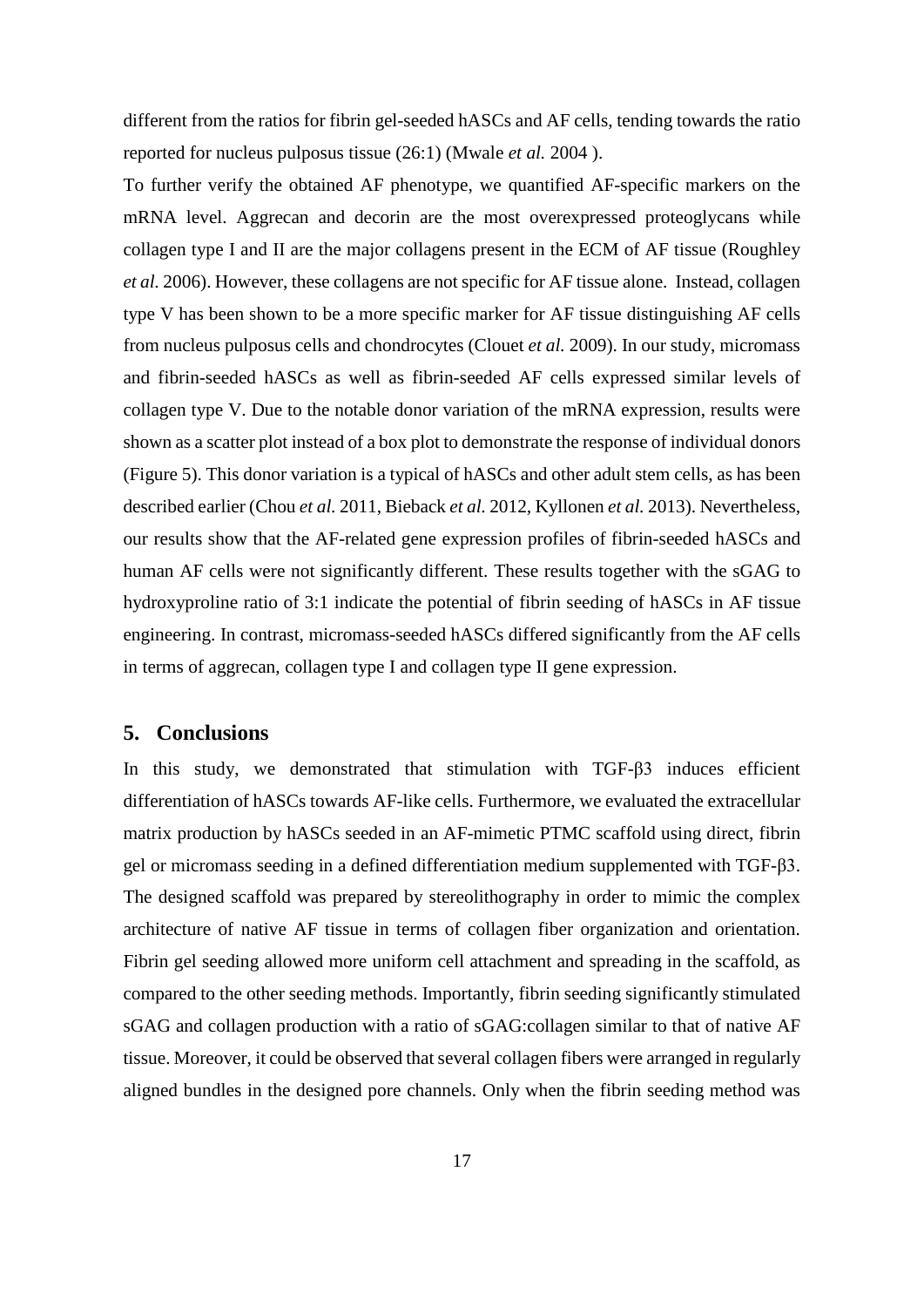used, the phenotype of the differentiated hASCs was similar to that of native AF cells. In conclusion, fibrin gel seeding of hASCs in an AF-mimetic PTMC scaffold and subsequent culturing in the presence of TGF-β3 is a strategy with great potential to engineer AF tissue *in vitro*.

## **Acknowledgement**

This work was funded by the AO foundation and Academy of Finland. In addition, we would like to acknowledge Dr. Zhen Li, Dr. Sibylle Grad, Dr. David Eglin and Prof. Dr. Mauro Alini of the AO Research Institute for contributions to this work.

## **References**

- <span id="page-17-5"></span>Ameer, G.A., Mahmood, T.A., Langer, R., 2002. A biodegradable composite scaffold for cell transplantation. Journal of Orthopaedic Research 20 (1), 16-19.
- <span id="page-17-2"></span>Bao, Q.B., Mccullen, G.M., Higham, P.A., Dumbleton, J.H., Yuan, H.A., 1996. The artificial disc: Theory, design and materials. Biomaterials 17 (12), 1157-67.
- <span id="page-17-4"></span>Bhattacharjee, M., Miot, S., Gorecka, A., Singha, K., Loparic, M., Dickinson, S., Das, A., Bhavesh, N.S., Ray, A.R., Martin, I., Ghosh, S., 2012. Oriented lamellar silk fibrous scaffolds to drive cartilage matrix orientation: Towards annulus fibrosus tissue engineering. Acta biomaterialia 8 (9), 3313-25.
- <span id="page-17-0"></span>Bibby, S.R., Jones, D.A., Lee, R.B., Yu, J., Urban, J.P.G., 2001. The pathophysiology of the intervertebral disc. Joint Bone Spine 68 (6), 537-42.
- <span id="page-17-7"></span>Bieback, K., Hecker, A., Schlechter, T., Hofmann, I., Brousos, N., Redmer, T., Besser, D., Kluter, H., Muller, A.M., Becker, M., 2012. Replicative aging and differentiation potential of human adipose tissue-derived mesenchymal stromal cells expanded in pooled human or fetal bovine serum. Cytotherapy 14 (5), 570-583.
- <span id="page-17-1"></span>Blanquer, S.B.G., Grijpma, D.W., Poot, A.A., 2015. Delivery systems for the treatment of degenerated intervertebral discs. Advanced Drug Delivery Reviews 84, 172-187.
- <span id="page-17-6"></span>Blanquer, S.B.G., Haimi, S.P., Poot, A.A., Grijpma, D.W., 2013. Effect of pore characteristics on mechanical properties and annulus fibrosus cell seeding and proliferation in designed ptmc tissue engineering scaffolds. Macromol. Symp. 334, 75–81.
- <span id="page-17-3"></span>Bron, J.L., Helder, M.N., Meisel, H.J., Van Royen, B.J., Smit, T.H., 2009. Repair, regenerative and supportive therapies of the annulus fibrosus: Achievements and challenges. Eur Spine J. 18 (3), 301-313.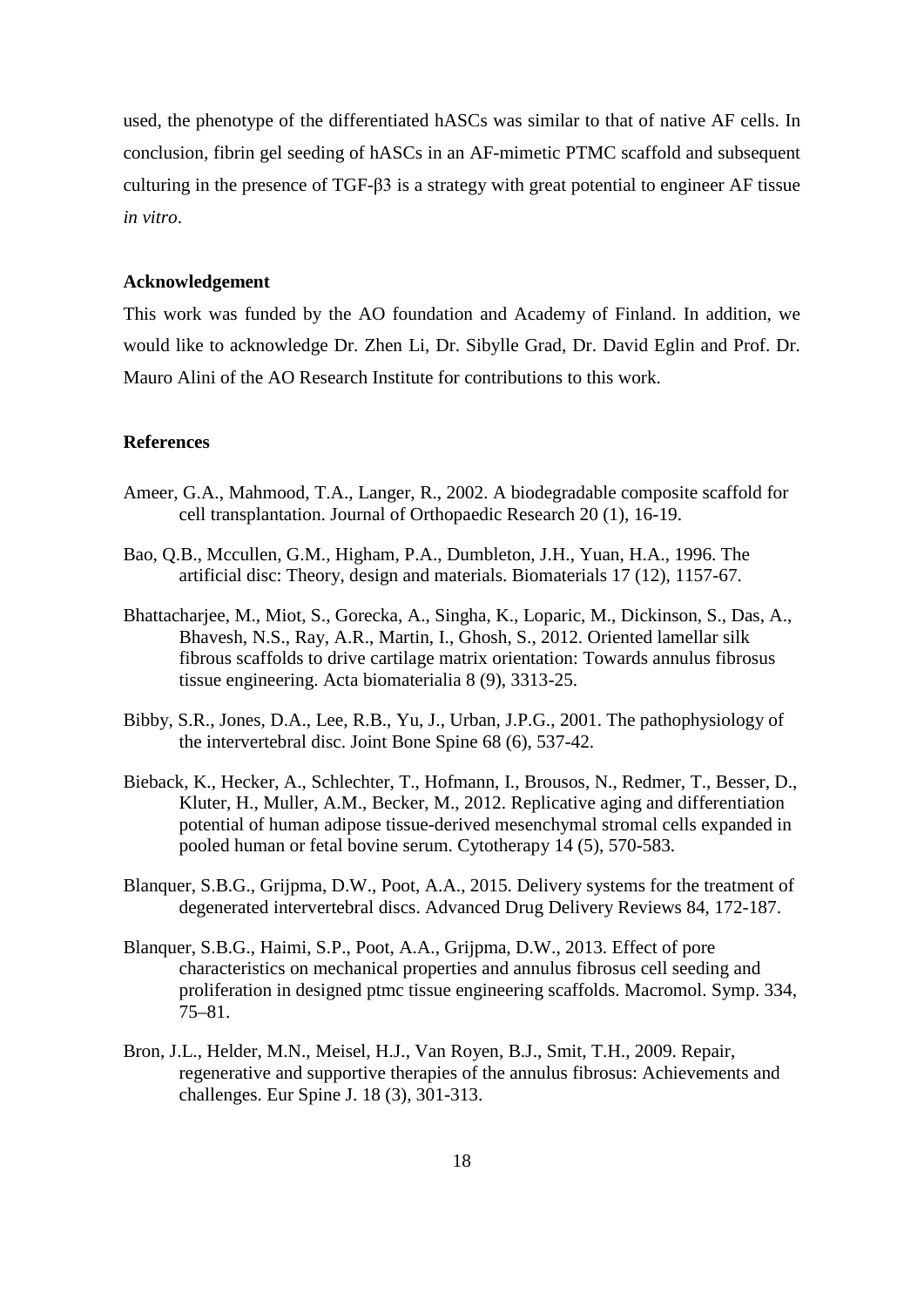- <span id="page-18-9"></span>Cassidy, J.J., Hiltner, A., Baer, E., 1989. Hierarchical structure of the intervertebral-disk. Connective Tissue Research 23 (1), 75-88.
- <span id="page-18-11"></span>Chou, Y.F., Zuk, P.A., Chang, T.L., Benhaim, P., Wu, B.M., 2011. Adipose-derived stem cells and bmp2: Part 1. Bmp2-treated adipose-derived stem cells do not improve repair of segmental femoral defects. Connective Tissue Research 52 (2), 109-118.
- <span id="page-18-10"></span>Clouet, J., Grimandi, G., Pot-Vaucel, M., Masson, M., Fellah, H.B., Guigand, L., Cherel, Y., Bord, E., Rannou, F., Weiss, P., Guicheux, J., Vinatier, C., 2009. Identification of phenotypic discriminating markers for intervertebral disc cells and articular chondrocytes. Rheumatology 48 (11), 1447-1450.
- <span id="page-18-4"></span>Colombini, A., Lopa, S., Ceriani, C., Lovati, A.B., Croiset, S.J., Di Giancamillo, A., Lombardi, G., Banfi, G., Moretti, M., 2014. In vitro characterization and in vivo behavior of human nucleus pulposus and annulus fibrosus cells in clinical-grade fibrin and collagen-enriched fibrin gels. Tissue Eng Part A DOI: 10.1089/ten.tea.2014.0279.
- <span id="page-18-0"></span>Coppes, M.H., Marani, E., Thomeer, R.T.W.M., Oudega, M., 1990. Innervation of annulus fibrosis in low-back-pain. Lancet 336 (8708), 189-190.
- <span id="page-18-8"></span>De Mulder, E.L.W., Hannink, G., Verdonschot, N., Buma, P., 2013. Effect of polyurethane scaffold architecture on ingrowth speed and collagen orientation in a subcutaneous rat pocket model. Biomedical Materials 8 (2).
- <span id="page-18-2"></span>Disch, A.C., Schmoelz, W., Matziolis, G., Schneider, S.V., Knop, C., Putzier, M., 2008. Higher risk of adjacent segment degeneration after floating fusions: Long-term outcome after low lumbar spine fusions. Journal of Spinal Disorders & Techniques 21 (2), 79-85.
- <span id="page-18-6"></span>Dominici, M., Le Blanc, K., Mueller, I., Slaper-Cortenbach, I., Marini, F., Krause, D., Deans, R., Keating, A., Prockop, D., Horwitz, E., 2006. Minimal criteria for defining multipotent mesenchymal stromal cells. The international society for cellular therapy position statement. Cytotherapy 8(4), 315-7.
- <span id="page-18-3"></span>Ebara, S., Iatridis, J.C., Setton, L.A., Foster, R.J., Mow, V.C., Weidenbaum, M., 1996. Tensile properties of nondegenerate human lumbar anulus fibrosus. Spine (Phila Pa 1976) 21 (4), 452-61.
- <span id="page-18-5"></span>Edwards, C.A., Obrien, W.D., 1980. Modified assay for determination of hydroxyproline in a tissue hydrolyzate. Clinica Chimica Acta 104 (2), 161-167.
- <span id="page-18-7"></span>Engelmayr, G.C., Papworth, G.D., Watkins, S.C., Mayer, J.E., Sacks, M.S., 2006. Guidance of engineered tissue collagen orientation by large-scale scaffold microstructures. Journal of Biomechanics 39 (10), 1819-1831.
- <span id="page-18-1"></span>Fazzalari, N.L., Costi, J.J., Hearn, T.C., Fraser, R.D., Vernon-Roberts, B., Hutchinson, J., Manthey, B.A., Parkinson, I.H., Sinclair, C., 2001. Mechanical and pathologic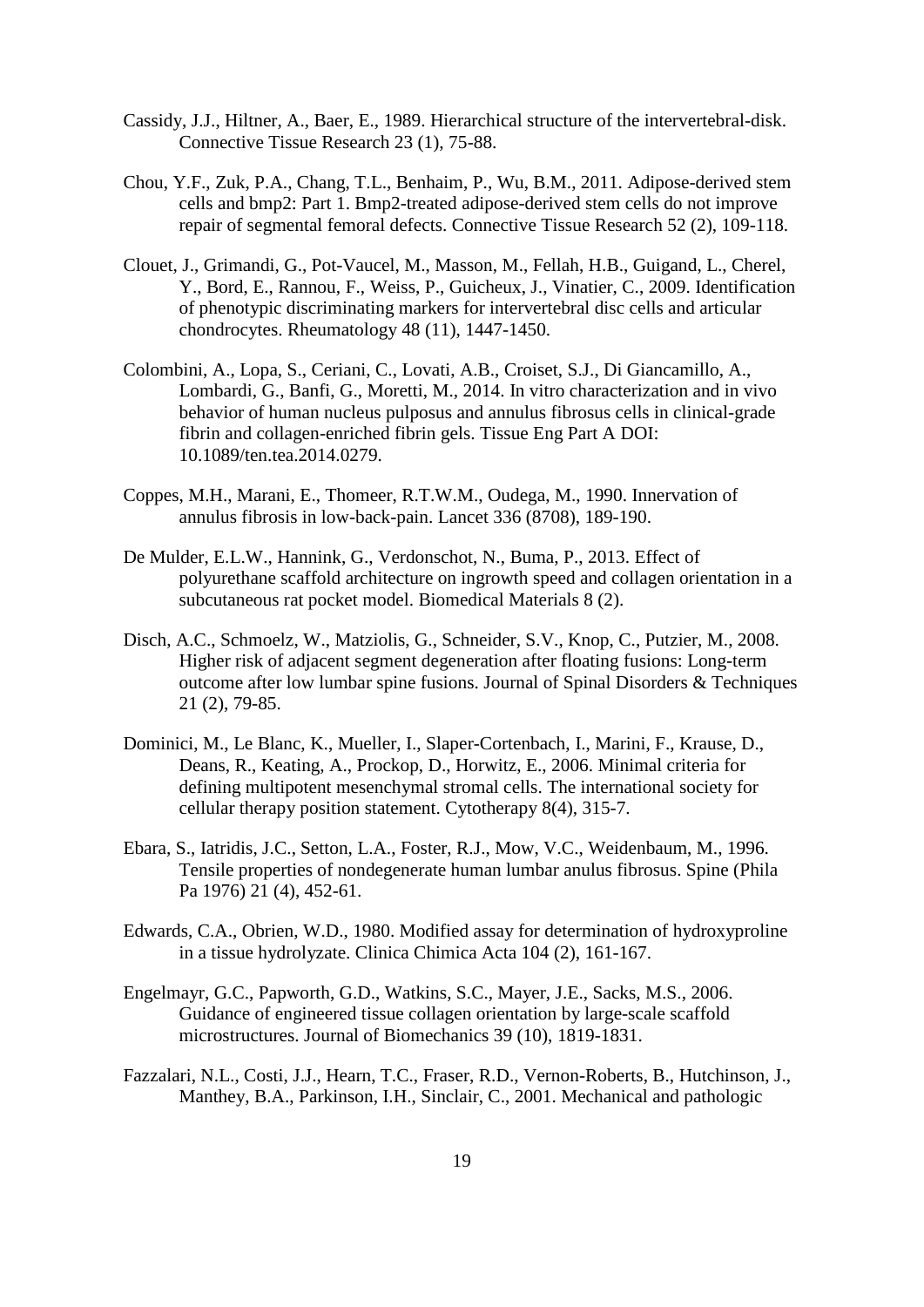consequences of induced concentric anular tears in an ovine model. Spine (Phila Pa 1976). 2001 Dec 1;26(23):2575-81.

- <span id="page-19-4"></span>Fink, T., Lund, P., Pilgaard, L., Rasmussen, J.G., Duroux, M., Zachar, V., 2008. Instability of standard pcr reference genes in adipose-derived stem cells during propagation, differentiation and hypoxic exposure. Bmc Molecular Biology 9.
- <span id="page-19-3"></span>Gabrielsson, B.G., Olofsson, L.E., Sjogren, A., Jernas, M., Elander, A., Lonn, M., Rudemo, M., Carlsson, L.M.S., 2005. Evaluation of reference genes for studies of gene expression in human adipose tissue. Obesity Research 13 (4), 649-652.
- <span id="page-19-1"></span>Gruber, H.E., Deepe, R., Hoelscher, G.L., Ingram, J.A., Norton, H.J., Scannell, B., Loeffler, B.J., Zinchenko, N., Hanley, E.N., Tapp, H., 2010. Human adiposederived mesenchymal stem cells: Direction to a phenotype sharing similarities with the disc, gene expression profiling, and coculture with human annulus cells. Tissue Eng 16(9), 2843-60.
- <span id="page-19-5"></span>Gruber, H.E., Hoelscher, G., Ingram, J.A., Hanley, E.N., 2009. Culture of human anulus fibrosus cells on polyamide nanofibers extracellular matrix production. Spine 34  $(1), 4-9.$
- <span id="page-19-6"></span>Gruber, H.E., Ingram, J.A., Norton, H.J., Hanley, E.N., 2007. Senescence in cells of the aging and degenerating intervertebral disc - immunolocalization of senescenceassociated beta-galactosidase in human and sand rat discs. Spine 32 (3), 321-327.
- <span id="page-19-7"></span>Guillaume, O., Daly, A., Lennon, K., Gansau, J., Buckley, S.F., Buckley, C.T., 2014. Shape-memory porous alginate scaffolds for regeneration of the annulus fibrosus: Effect of tgf-beta 3 supplementation and oxygen culture conditions. Acta Biomaterialia 10 (5), 1985-1995.
- <span id="page-19-0"></span>Guterl, C.C., See, E.Y., Blanquer, S.B.G., Pandit, A., Ferguson, S.J., Benneker, L.M., Grijpma, D.W., Sakai, D., Eglin, D., Alini, M., Iatridis, J.C., Grad, S., 2013. Challenges and strategies in the repair of ruptured annulus fibrosus. European Cells & Materials 25, 1-21.
- <span id="page-19-2"></span>Haimi, S., Moimas, L., Pirhonen, E., Lindroos, B., Huhtala, H., Raty, S., Kuokkanen, H., Sandor, G.K., Miettinen, S., Suuronen, R., 2009a. Calcium phosphate surface treatment of bioactive glass causes a delay in early osteogenic differentiation of adipose stem cells. J Biomed Mater Res A 91 (2), 540-7.
- <span id="page-19-9"></span>Haimi, S., Suuriniemi, N., Haaparanta, A.M., Ella, V., Lindroos, B., Huhtala, H., Raty, S., Kuokkanen, H., Sandor, G.K., Kellomaki, M., Miettinen, S., Suuronen, R., 2009b. Growth and osteogenic differentiation of adipose stem cells on pla/bioactive glass and pla/beta-tcp scaffolds. Tissue Engineering Part A 15 (7), 1473-1480.
- <span id="page-19-8"></span>Haschtmann, D., Ferguson, S.J., Stoyanov, J.V., 2012. Bmp-2 and tgf-beta3 do not prevent spontaneous degeneration in rabbit disc explants but induce ossification of the annulus fibrosus. European spine journal : official publication of the European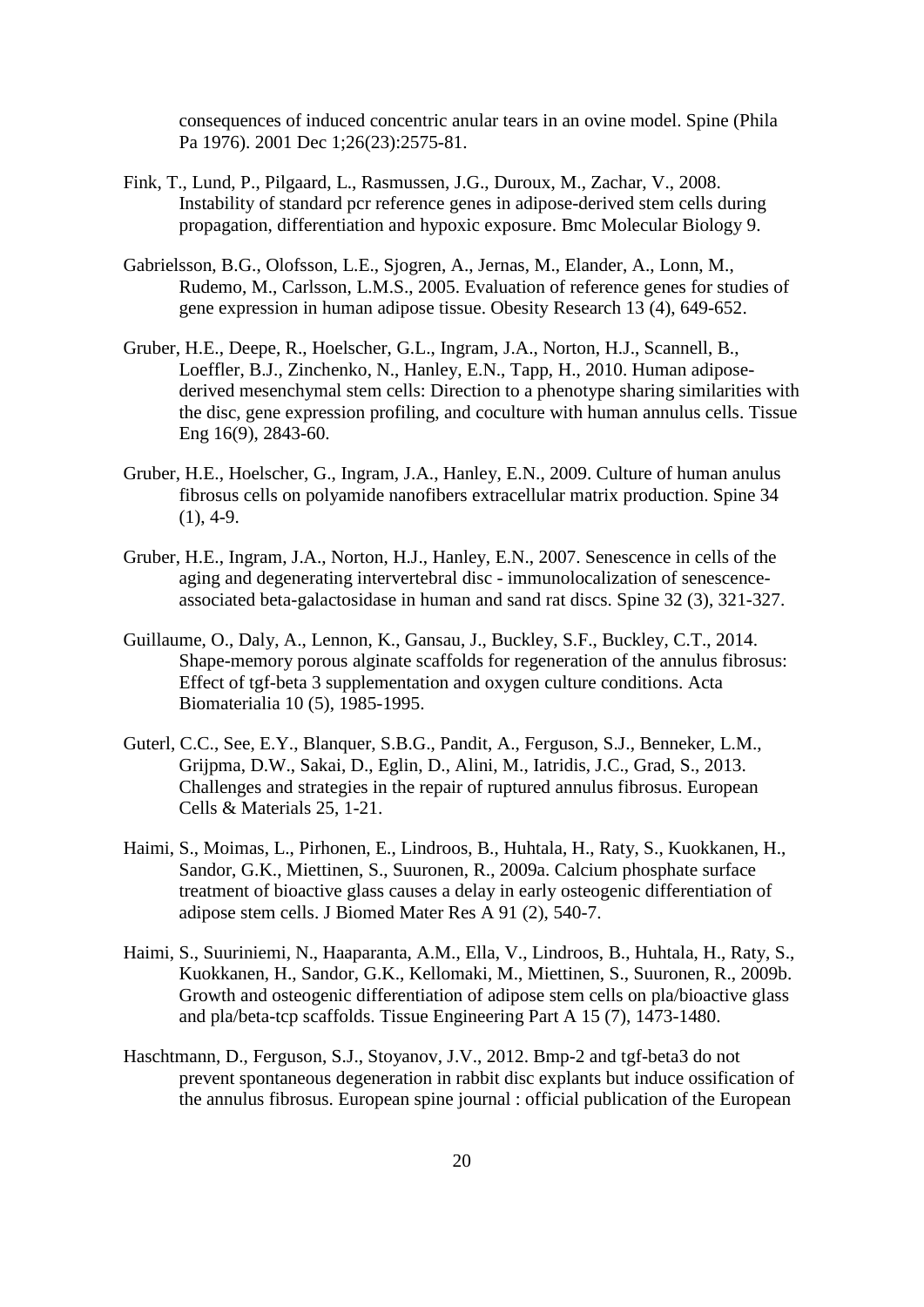Spine Society, the European Spinal Deformity Society, and the European Section of the Cervical Spine Research Society 21 (9), 1724-33.

- <span id="page-20-9"></span>Hegewald, A.A., Cluzel, J., Kruger, J.P., Endres, M., Kaps, C., Thome, C., 2014. Effects of initial boost with tgf-beta 1 and grade of intervertebral disc degeneration on 3d culture of human annulus fibrosus cells. Journal of orthopaedic surgery and research 9, 73.
- <span id="page-20-8"></span>Jenner, J.M., Van Eijk, F., Saris, D.B., Willems, W.J., Dhert, W.J., Creemers, L.B., 2007. Effect of transforming growth factor-beta and growth differentiation factor-5 on proliferation and matrix production by human bone marrow stromal cells cultured on braided poly lactic-co-glycolic acid scaffolds for ligament tissue engineering. Tissue engineering 13 (7), 1573-82.
- <span id="page-20-2"></span>Kuh, S.U., Zhu, Y.R., Li, J., Tsai, K.J., Fei, Q.M., Hutton, W.C., Yoon, T.S., 2009. A comparison of three cell types as potential candidates for intervertebral disc therapy: Annulus fibrosus cells, chondrocytes, and bone marrow derived cells. Joint Bone Spine 76 (1), 70-74.
- <span id="page-20-4"></span>Kyllonen, L., Haimi, S., Mannerstrom, B., Huhtala, H., Rajala, K.M., Skottman, H., Sandor, G.K., Miettinen, S., 2013. Effects of different serum conditions on osteogenic differentiation of human adipose stem cells in vitro. Stem Cell Research & Therapy 4.
- <span id="page-20-10"></span>Lee, C.R., Grad, S., Gorna, K., Gogolewski, S., Goessl, A., Alini, M., 2005. Fibrinpolyurethane composites for articular cartilage tissue engineering: A preliminary analysis. Tissue Engineering 11 (9-10), 1562-1573.
- <span id="page-20-3"></span>Lindroos, B., Suuronen, R., Miettinen, S., 2011. The potential of adipose stem cells in regenerative medicine. Stem Cell Reviews and Reports 7 (2), 269-291.
- <span id="page-20-6"></span>Marchand, F., Ahmed, A.M., 1990. Investigation of the laminate structure of lumbar disc anulus fibrosus. Spine (Phila Pa 1976) 15 (5), 402-10.
- <span id="page-20-1"></span>Melchels, F.P.W., Feijen, J., Grijpma, D.W., 2010. A review on stereolithography and its applications in biomedical engineering. Biomaterials 31 (24), 6121-6130.
- <span id="page-20-5"></span>Mwale, F., Roughley, P., Antoniou, J., 2004 Distinction between the extracellular matrix of the nucleus pulposus and hyaline cartilage: A requisute for tissue engineering of intervertebral disc European Cells & Materials 8, 58-64.
- <span id="page-20-7"></span>Nerurkar, N.L., Baker, B.M., Sen, S., Wible, E.E., Elliott, D.M., Mauck, R.L., 2009. Nanofibrous biologic laminates replicate the form and function of the annulus fibrosus. Nature Materials 8 (12), 986-992.
- <span id="page-20-0"></span>Nerurkar, N.L., Elliott, D.M., Mauck, R.L., 2010. Mechanical design criteria for intervertebral disc tissue engineering. Journal of Biomechanics 43 (6), 1017-1030.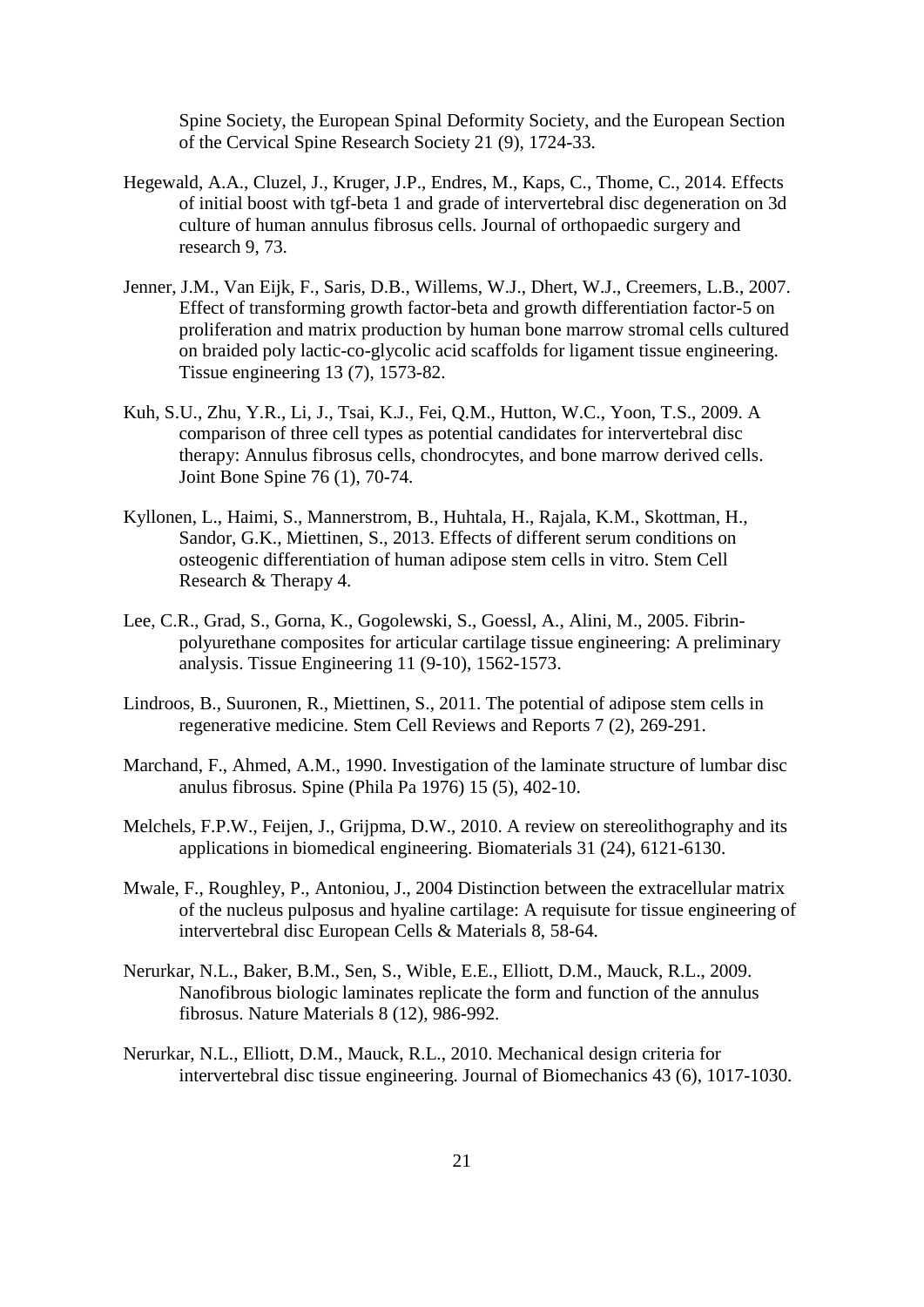- <span id="page-21-8"></span>Nesti, L.J., Li, W.J., Shanti, R.M., Jiang, Y.J., Jackson, W., Freedman, B.A., Kuklo, T.R., Giuliani, J.R., Tuan, R.S., 2008. Intervertebral disc tissue engineering using a novel hyaluronic acid-nanofibrous scaffold (hanfs) amalgam. Tissue Eng Part A 14 (9), 1527-37.
- <span id="page-21-2"></span>Orozco, L., Soler, R., Morera, C., Alberca, M., Sanchez, A., Garcia-Sancho, J., 2011. Intervertebral disc repair by autologous mesenchymal bone marrow cells: A pilot study. Transplantation 92 (7), 822-828.
- <span id="page-21-6"></span>Park, S.H., Gil, E.S., Mandal, B.B., Cho, H., Kluge, J.A., Min, B.H., Kaplan, D.L., 2012. Annulus fibrosus tissue engineering using lamellar silk scaffolds. Journal of tissue engineering and regenerative medicine 6 Suppl 3, s24-33.
- Perie, D., Korda, D., Iatridis, J.C., 2005. Confined compression experiments on bovine nucleus pulposus and annulus fibrosus: Sensitivity of the experiment in the determination of compressive modulus and hydraulic permeability. Journal of Biomechanics 38 (11), 2164-2171.
- <span id="page-21-5"></span>Pfaffl, M.W., 2001. A new mathematical model for relative quantification in real-time rtpcr. Nucleic Acids Research 29 (9).
- <span id="page-21-1"></span>Richardson, S.M., Hoyland, J.A., Mobasheri, R., Csaki, C., Shakibaei, M., Mobasheri, A., 2010. Mesenchymal stem cells in regenerative medicine: Opportunities and challenges for articular cartilage and intervertebral disc tissue engineering. Journal of Cellular Physiology 222 (1), 23-32.
- <span id="page-21-7"></span>Roughley, P., Martens, D., Rantakokko, J., Alini, M., Mwale, F., Antoniou, J., 2006. The involvement of aggrecan polymorphism in degeneration of human intervertebral disc and articular cartilage. Eur Cell Mater 11, 1-7.
- <span id="page-21-10"></span>Roughley, P.J., 2004. Biology of intervertebral disc aging and degeneration - involvement of the extracellular matrix. Spine 29 (23), 2691-2699.
- <span id="page-21-4"></span>Schuller-Ravoo, S., Teixeira, S.M., Feijen, J., Grijpma, D.W., Poot, A.A., 2013. Flexible and elastic scaffolds for cartilage tissue engineering prepared by stereolithography using poly(trimethylene carbonate)-based resins. Macromolecular Bioscience 13 (12), 1711-1719.
- <span id="page-21-9"></span>Sha'ban, M., Yoon, S.J., Ko, Y.K., Ha, H.J., Kim, S.H., So, J.W., Idrus, R.B., Khang, G., 2008. Fibrin promotes proliferation and matrix production of intervertebral disc cells cultured in three-dimensional poly(lactic-co-glycolic acid) scaffold. J Biomater Sci Polym Ed 19 (9), 1219-37.
- <span id="page-21-0"></span>Skoog, S.A., Goering, P.L., Narayan, R.J., 2014. Stereolithography in tissue engineering. Journal of Materials Science-Materials in Medicine 25 (3), 845-856.
- <span id="page-21-3"></span>Tapp, H., Deepe, R., Ingram, J.A., Kuremsky, M., Hanley, E.N., Jr., Gruber, H.E., 2008. Adipose-derived mesenchymal stem cells from the sand rat: Transforming growth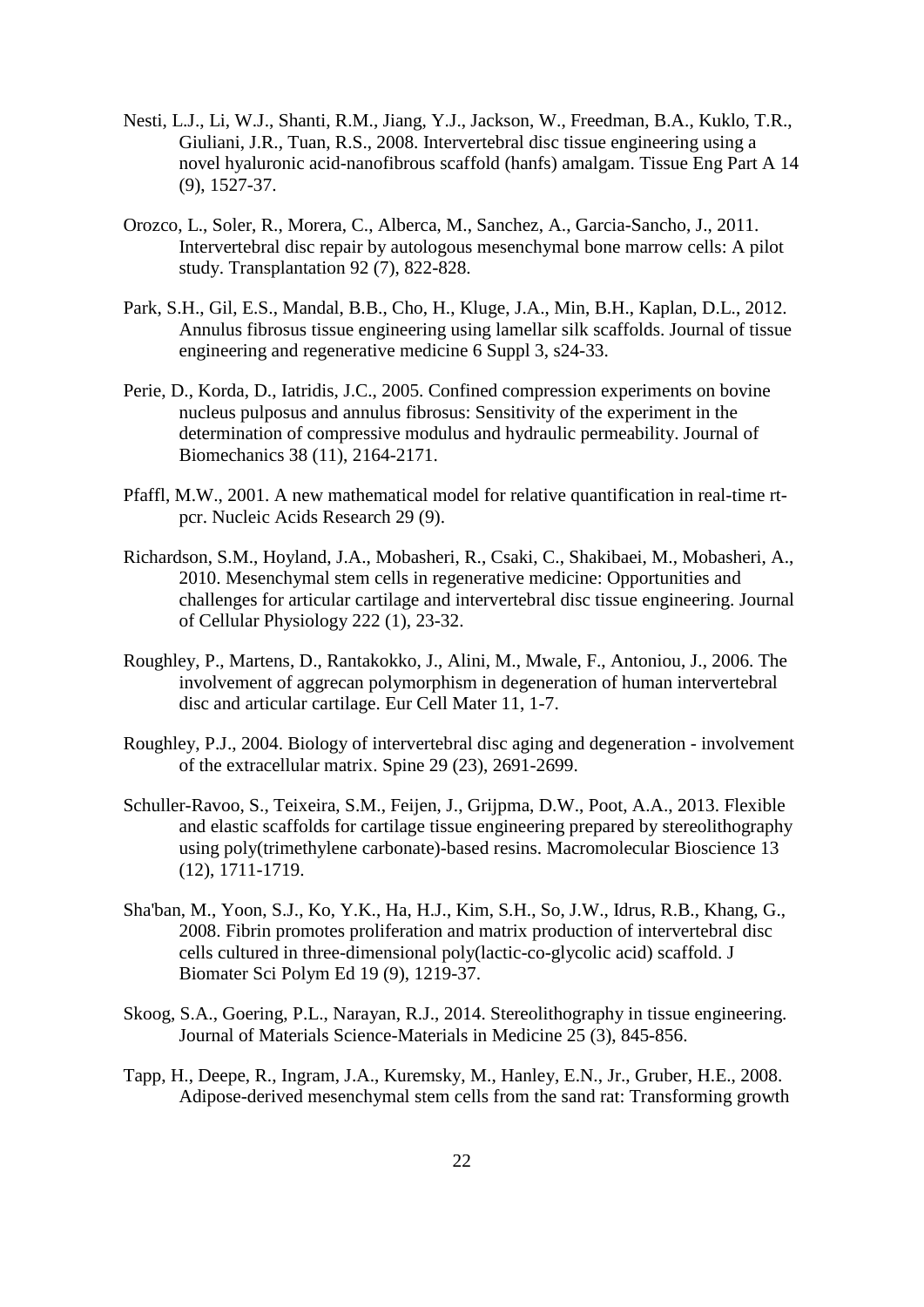factor beta and 3d co-culture with human disc cells stimulate proteoglycan and collagen type i rich extracellular matrix. Arthritis Res Ther. 10(4), R89.

- <span id="page-22-3"></span>Turner, K.G., Ahmed, N., Santerre, J.P., Kandel, R.A., 2014. Modulation of annulus fibrosus cell alignment and function on oriented nanofibrous polyurethane scaffolds under tension. Spine Journal 14 (3), 424-434.
- <span id="page-22-1"></span>Vyner, M.C., Li, A.N., Amsden, B.G., 2014. The effect of poly(trimethylene carbonate) molecular weight on macrophage behavior and enzyme adsorption and conformation. Biomaterials 35 (33), 9041-9048.
- <span id="page-22-2"></span>Wipff, P.J., Hinz, B., 2008. Integrins and the activation of latent transforming growth factor beta1 - an intimate relationship. European journal of cell biology 87 (8-9), 601-15.
- <span id="page-22-0"></span>Zhang, Z., Kuijer, R., Bulstra, S.K., Grijpma, D.W., Feijen, J., 2006. The in vivo and in vitro degradation behavior of poly(trimethylene carbonate). Biomaterials 27 (9), 1741-1748.

Table 1: Medium compositions used in the study

| Medium              | Composition                                                            |  |  |
|---------------------|------------------------------------------------------------------------|--|--|
| Maintenance medium  | DMEM-F12 (Gibco); 5-10% human serum (PAA Laboratories                  |  |  |
| (MM)                | GmbH, Austria); 1% antibiotics (100 U/ml penicillin; 100               |  |  |
|                     | µg/ml streptomycin; Lonza Biowhittaker, Belgium); 1% vol L-            |  |  |
|                     | alanyl-L-glutamine (Glutamax I, Gibco)                                 |  |  |
| Control chondogenic | DMEM-F12(Gibco®); ITS+1 (BD Biosciences); 0.3% vol                     |  |  |
| medium (CM)         | antibiotics (100 U/ml penicillin; 100 µg/ml streptomycin;              |  |  |
|                     | Lonza); 1% vol L-alanyl-L-glutamine (Glutamax I; Gibco <sup>®</sup> ); |  |  |
|                     | 50 µg/ml L-Ascorbic acid 2-phosphate (Sigma-Aldrich,                   |  |  |
|                     | Munich, Germany); 55 µg/ml sodium pyruvate (Lonza); 23                 |  |  |
|                     | $\mu$ g/ml L-proline (Sigma-Aldrich)                                   |  |  |
| DM1                 | CM containing 10 ng/ml TGF- $\beta$ 1 (Santa Cruz, Dallas, TX,         |  |  |
|                     | USA)                                                                   |  |  |
| DM <sub>3</sub>     | CM containing $10$ ng/ml TGF- $\beta$ 3 (Prospec, Rehovot, Israel)     |  |  |
| $DM1+3$             | CM containing 10 ng/ml TGF- $\beta$ 1, 10 ng/ml TGF- $\beta$ 3         |  |  |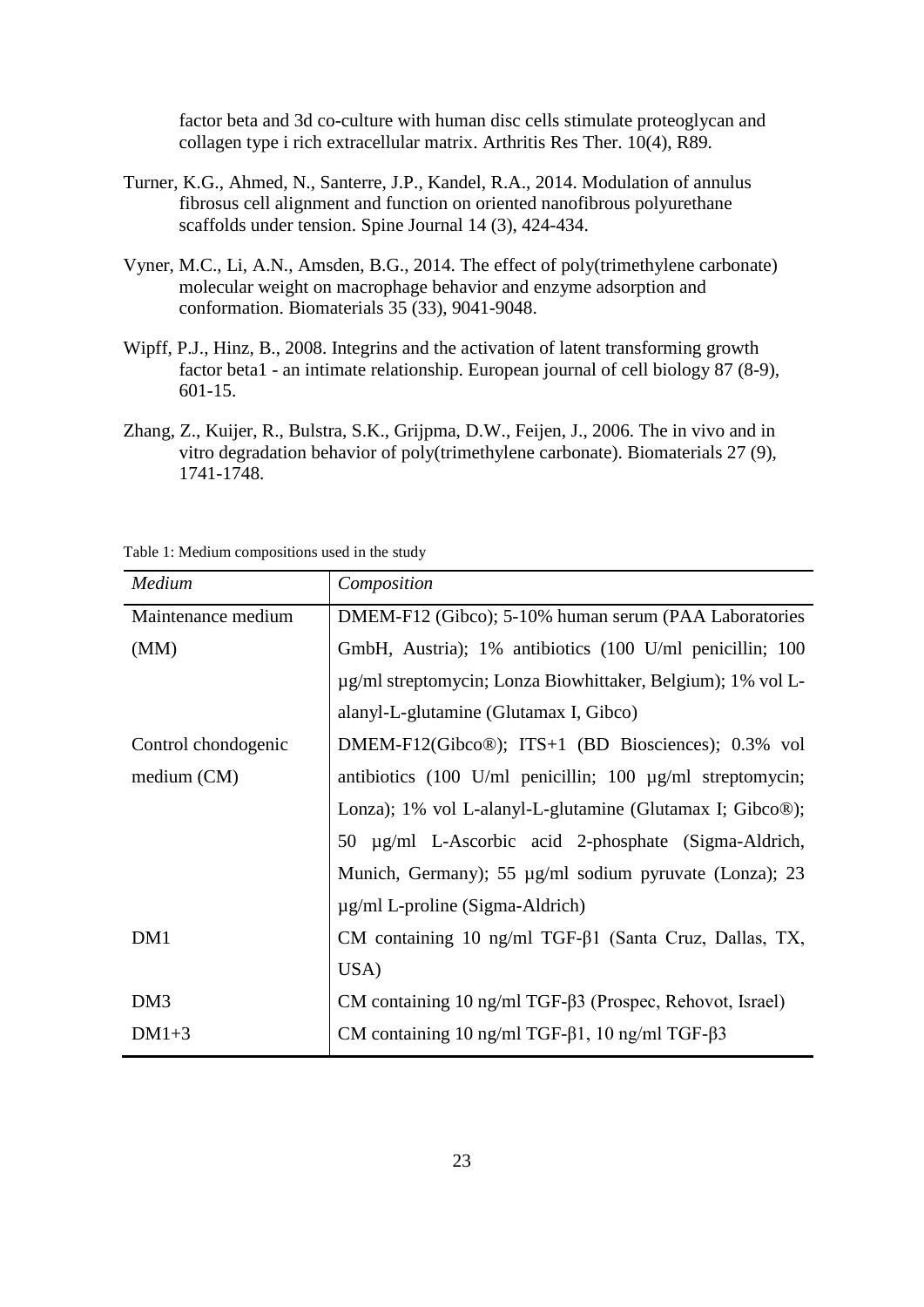| Gene             | Primer sequence |                                         | Product size |
|------------------|-----------------|-----------------------------------------|--------------|
| acidic ribosomal | Forward:        | 5'-AAT CTC CAG GGG CAC CAT T-3'         | 70bp         |
| phosphoprotein   | Reverse         | 5'-CGC TGG CTC CCA CTT TGT-3'           |              |
| P <sub>0</sub>   |                 |                                         |              |
| aggrecan         | Forward:        | 5'-TCG AGG ACA GCG AGG CC-3'            | 85bp         |
|                  | Reverse:        | 5'-TCG AGG GTG TAG CGT GTA GAG A-3'     |              |
| decorin          | Forward:        | 5'- CTC TGC TGT TGA CAA TGG CTC TCT -3' | $135$ bp     |
|                  | Reverse:        | 5'- TGG ATG GCT GTA TCT CCC AGT ACT -3' |              |
| collagen type I  | Forward:        | 5'-CCA GAA GAA CTG GTA CAT CAG CAA-3'   | 140bp        |
|                  | Reverse:        | 5'-CGC CAT ACT CGA ACT GGA ATC-3'       |              |
| collagen type II | Forward:        | 5'-GAG ACA GCA TGA CGC CGA G-3'         | 67bp         |
|                  | Reverse:        | 5'-GCG GAT GCT CTC AAT CTG GT-3'        |              |
| collagen type V  | Forward:        | 5'-TGA GTT GTG GAG CTG ACT CTA ATC-3'   | 181bp        |
|                  | Reverse:        | 5'-TAA CAG AAG CAT AGC ACC TTT CAG-3'   |              |

Table 2: Reverse and forward primer sequences used for PCR assay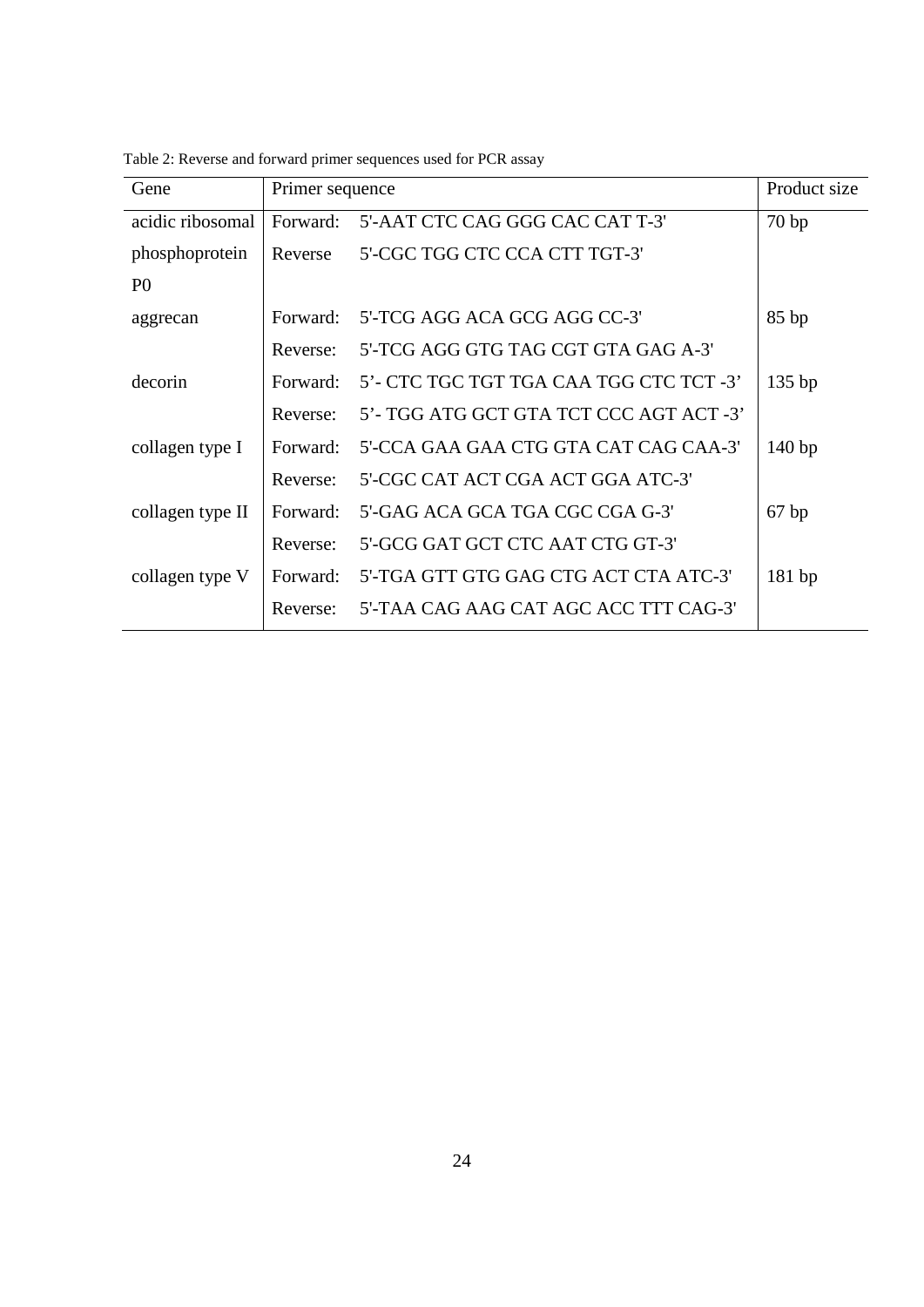

Figure 1: Computer-aided design (CAD) representation of 15 bilayer lamella of collagen (A) with the typical overlapping lamella organization and angle-ply (from 30° to 45°) of the native AF. CAD representation of the the 3D scaffold,(B) with the pore channels that follow the orientation from peripheral to central as the collagen fibres in the native AF tissue. Photographic image of the PTMC scaffolds built by stereolithography (C). High resolution SEM image of the built PTMC scaffold (D).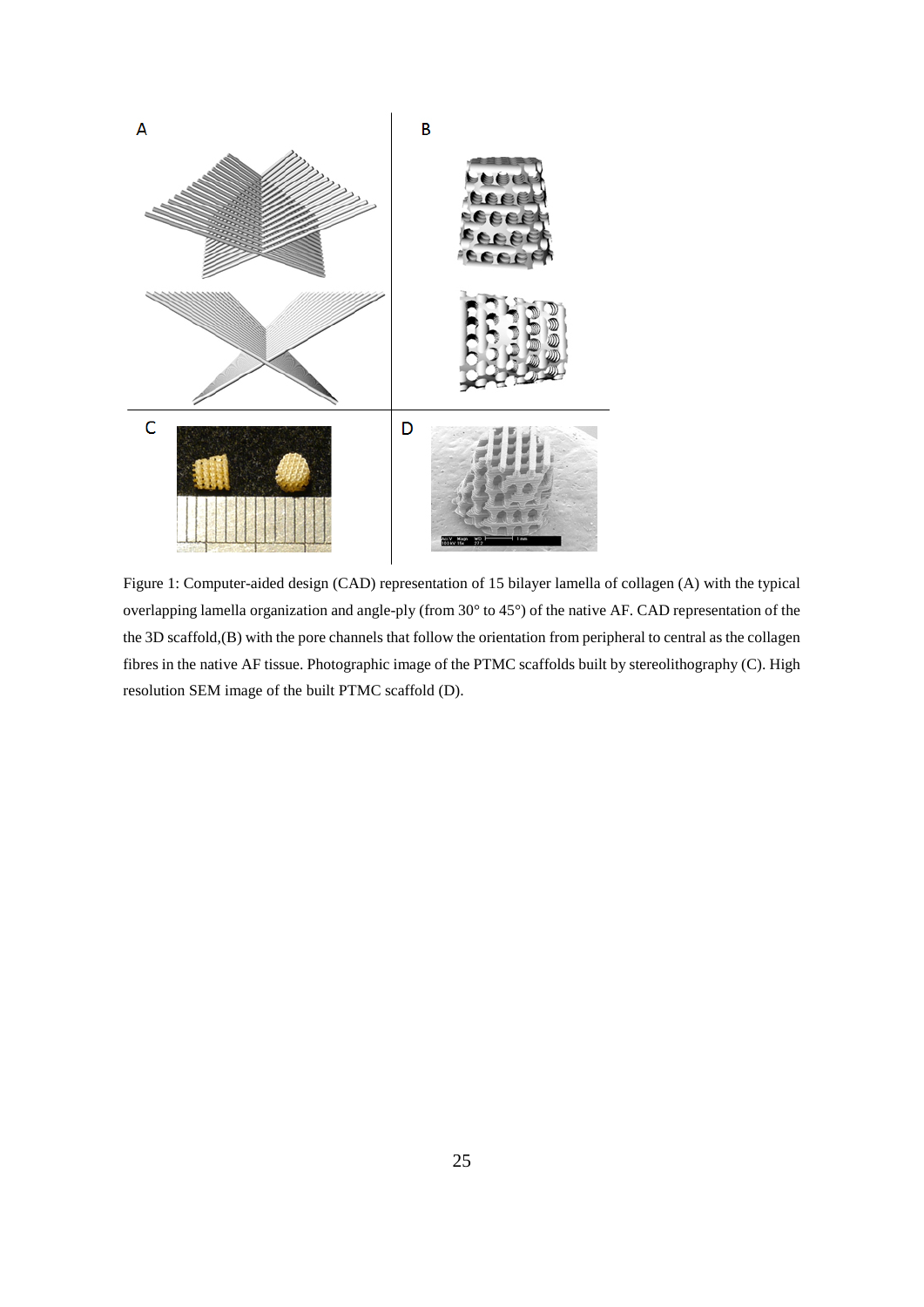

Figure 2: Methylene blue staining of differentiated hASCs seeded with direct (A and D), micromass (B and E) and fibrin gel (C and F) techniques in scaffolds at 1 and 14 days. Scale bar: 500µm.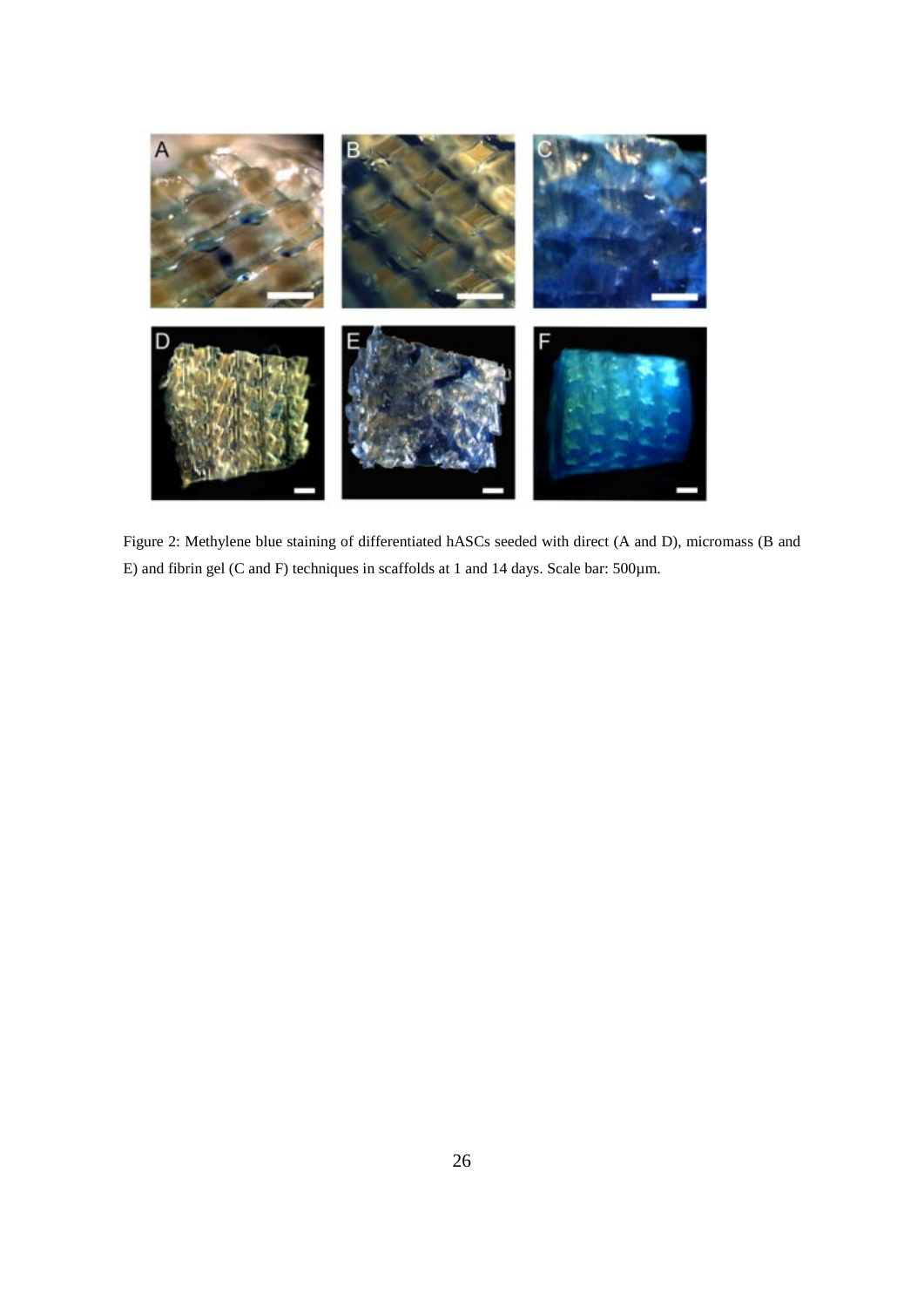

Figure 3: Relative DNA content of differentiated hASCs seeded with direct, micromass and fibrin seeding after 1, 14 and 21 days of culture (a); Sulphated GAG content (b) and total collagen (c) of differentiated hASCs seeded with micromass and fibrin seeding at 14 and 21 days of culture. Sulphated GAG/hydroxyproline ratio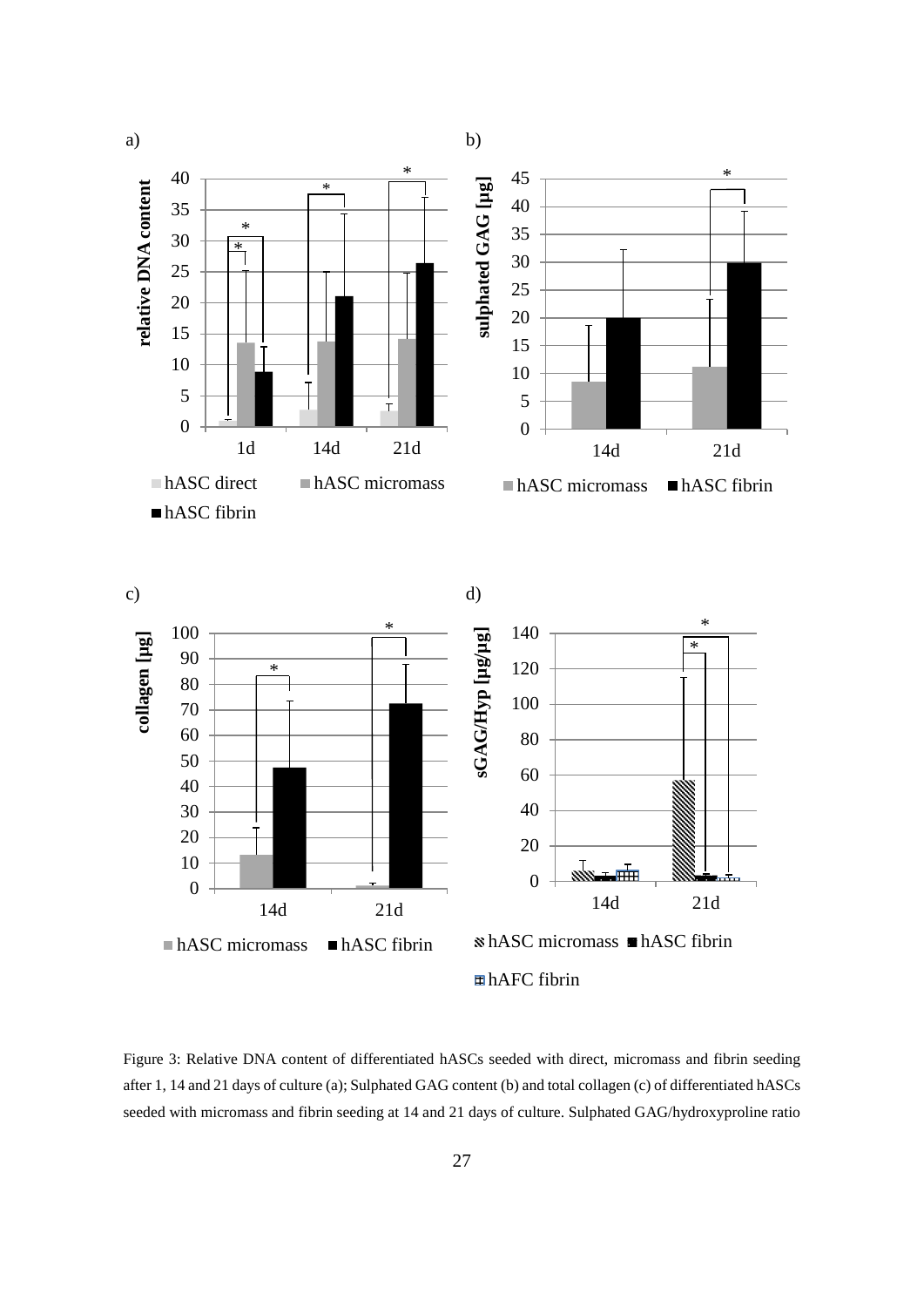(d) of differentiated hASCs seeded with micromass and fibrin seeding and human AF cells at 14 and 21 days of culture. The results are expressed as mean  $\pm$  standard deviation (\* p<0.05).



Figure 4: Picrosirius red staining of collagen and deposition of collagen fiber bundles (polarized light shows the alignment of collagen fibres) of differentiated hASCs using fibrin gel (B and E) and micromass (C and F) seeding at 21 day time point as well as the blank scaffold with fibrin without cell (A and D) . Scale bar: 200 µm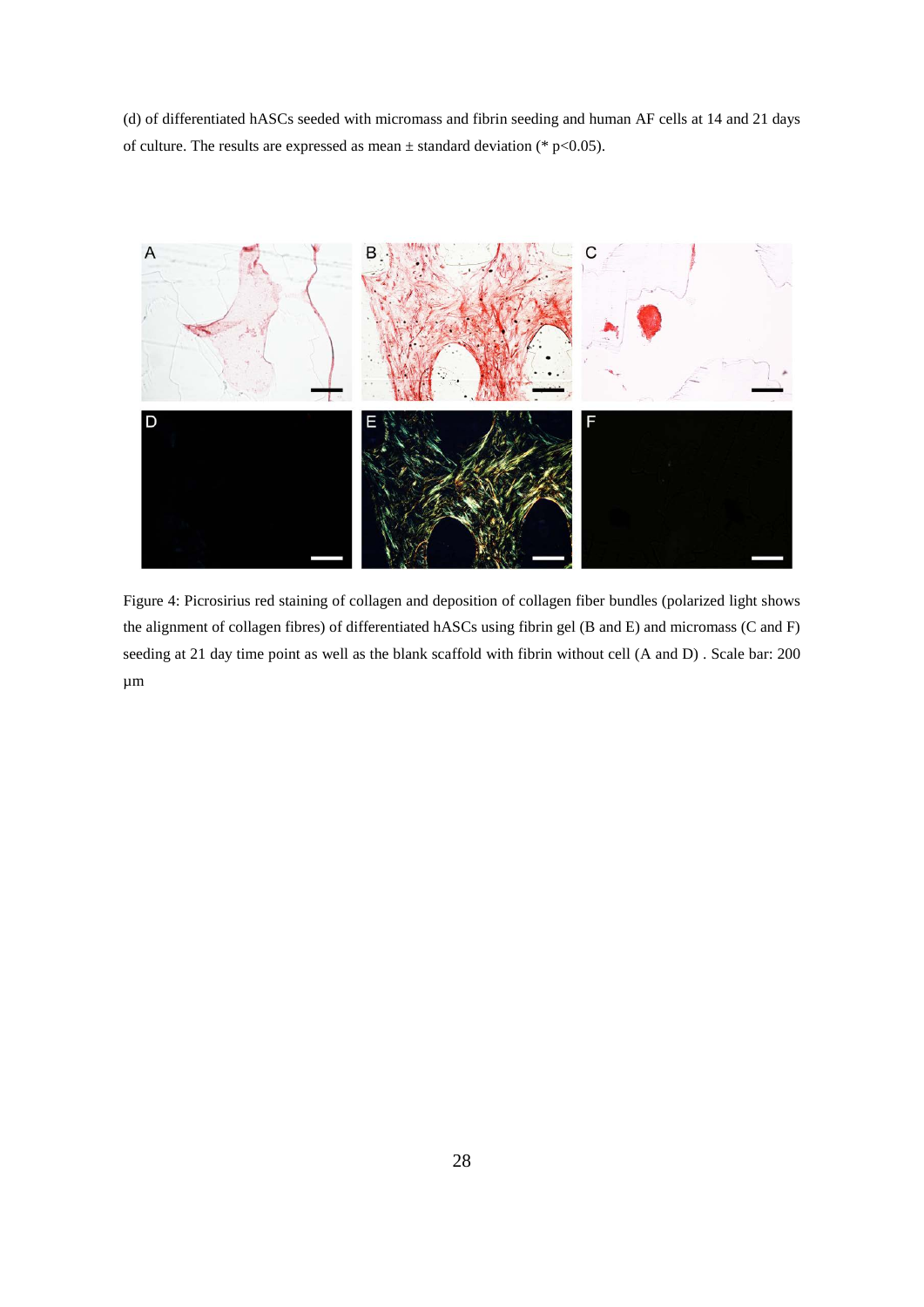

Figure 5: The relative expression of aggrecan (a), decorin (b), collagen type I (c), collagen type II (d) and collagen type V (e) of differentiated hASC and human AF cells seeded scaffolds at 14 and 21 days of culture. The results are presented relative to the mean expression in human AF cells at 14 days. The different markers in the figure indicate different donors. Median expression is marked with a horizontal line ( $*$  p<0.05).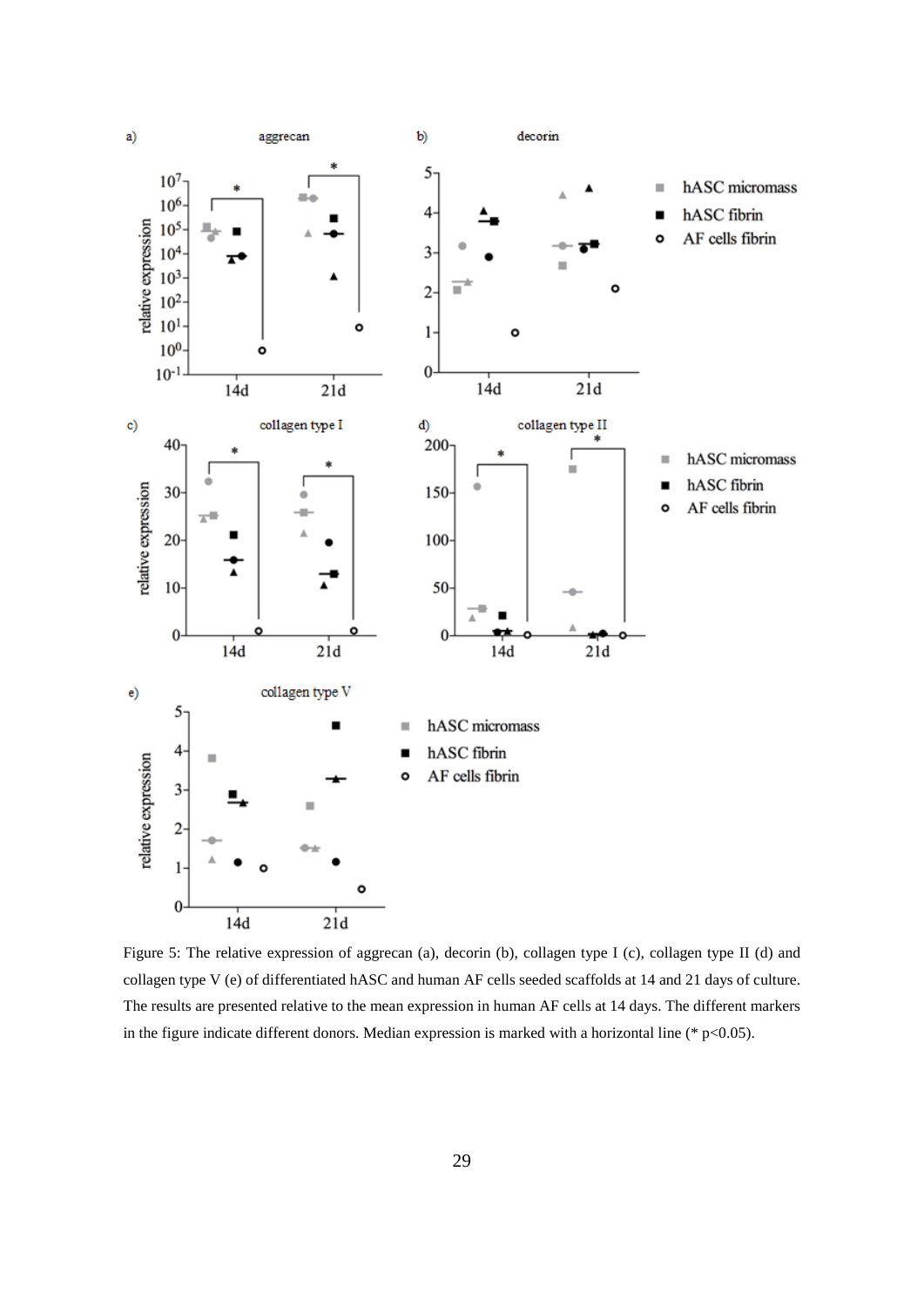



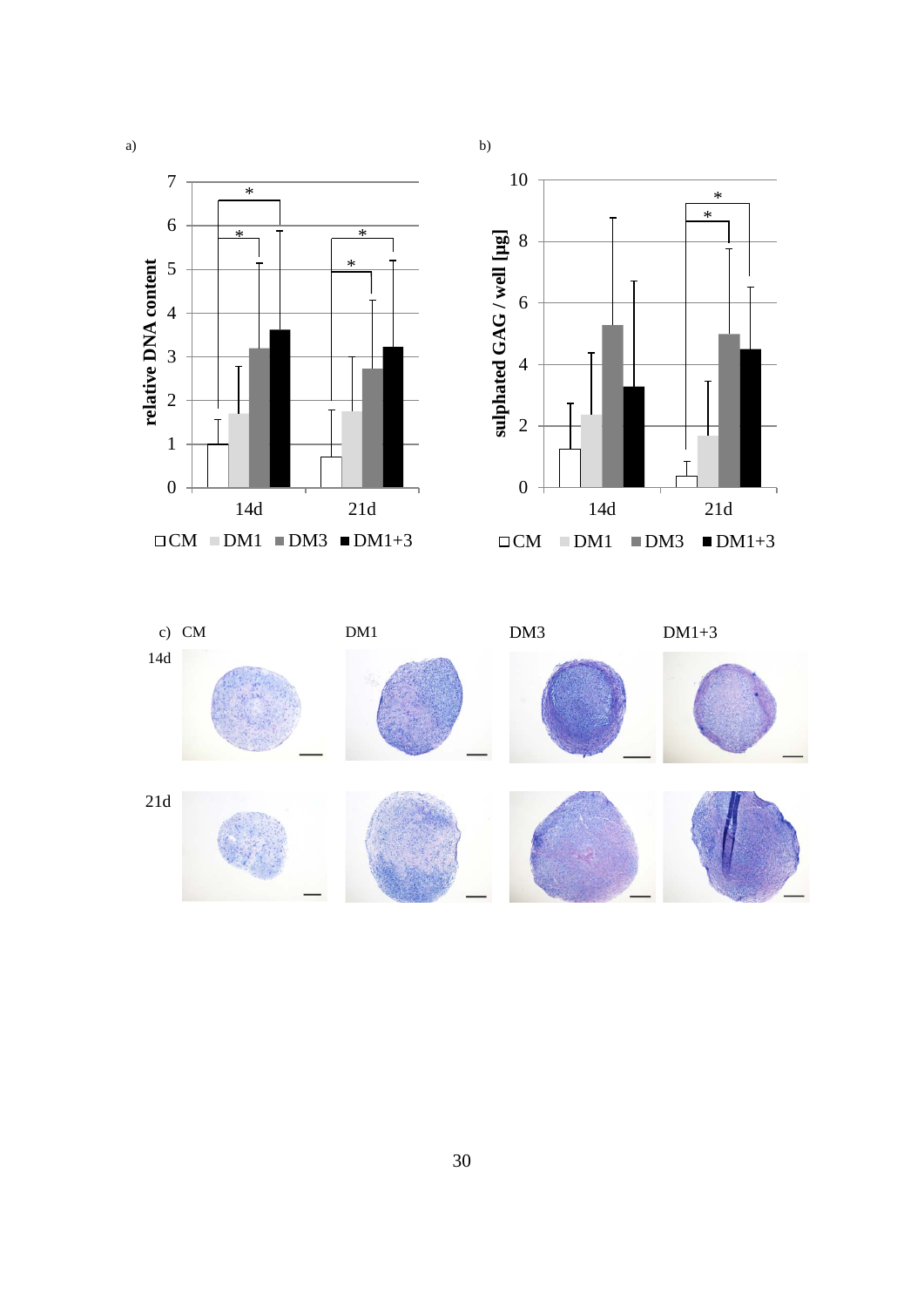

d)

Supplementary figure 1: a) DNA content, b) sulphated GAG content c) Toluidine blue staining; nucleic acids are stained blue and proteoglycans and their associated GAGs are stained purple (Scale bar: 500µm) d) aggregan gene expression of hASC micromasses cultured for 14 and 21 days in chondrogenic medium (CM), CM supplemented with 10 ng/ml TGFβ1 (DM1), 10 ng/ml TGF-β3 (DM3) or both 10 ng/ml TGFβ1 and 10 ng/ml TGFβ (DM1+3). The results are expressed as mean ± standard deviation (\* p<0.05). Based on these results DM3 was selected for the further experiments.